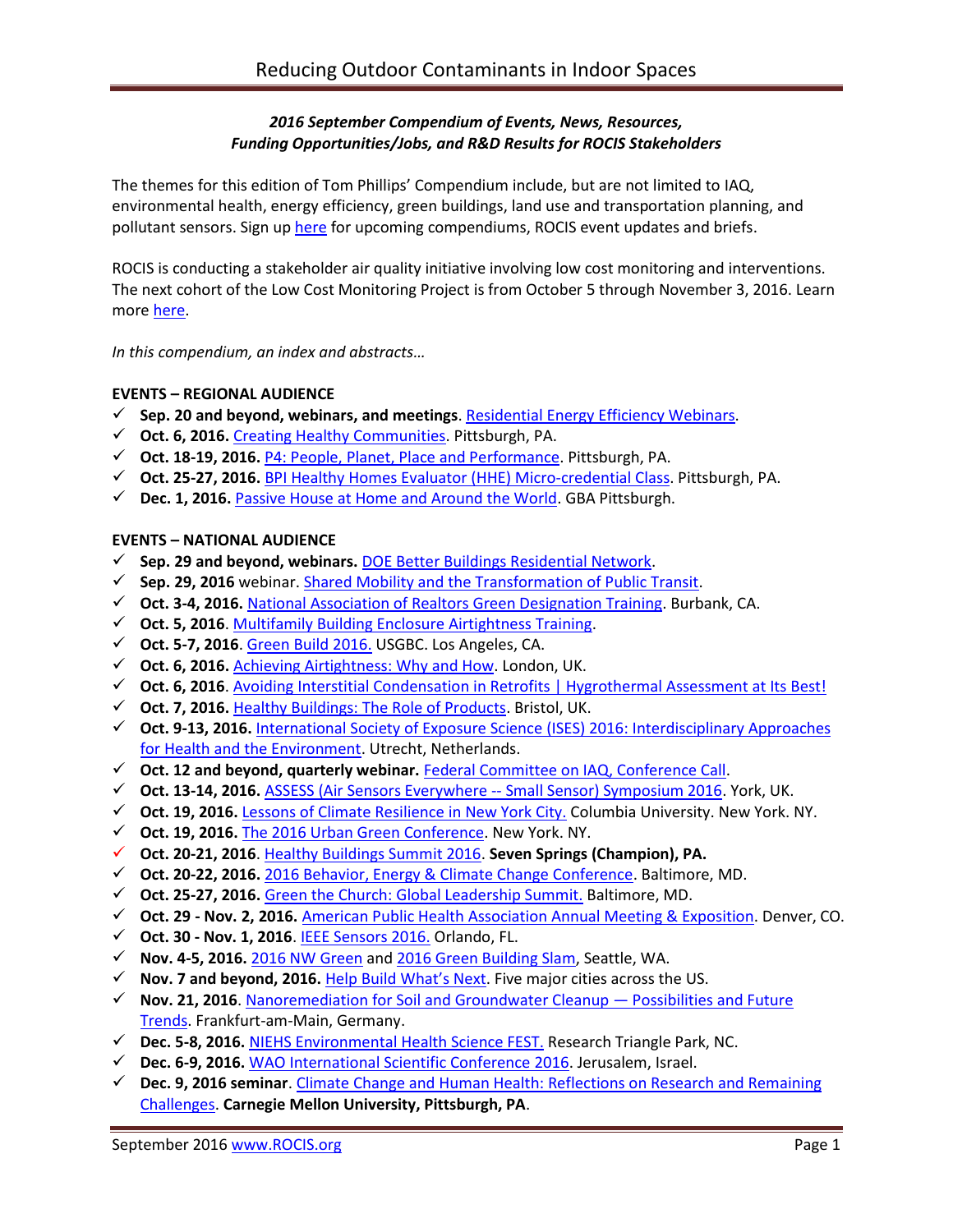## **INDEX EVENTS – NATIONAL AUDIENCE (continued)**

- **Dec. 19-21, 2016**. [Clean Air Through Energy Efficiency Conference \(CATEE\).](http://catee.tamu.edu/home) San Antonio, TX.
- **Mar. 7, 2017.** Ecobuild 2017 [Future Materials and Processes.](http://www.arcc-network.org.uk/arcc-ecobuild-2017/) London, UK.
- **Mar. 19-22, 2017**. [2017 HPC National Home Performance Conference.](http://www.homeperformance.org/conference/2017-hpc-national-home-performance-conference-trade-show) Nashville, TN.
- **May 9-11, 2017**. [National Adaptation Forum: Action Today for a Better Tomorrow.](http://www.nationaladaptationforum.org/?utm_source=Registration+Now+Open+and+CfP+Reminder+3&utm_campaign=CfP+5+Days+Announcement&utm_medium=email) St. Paul, MN.
- **May 10-11, 2017**. [Beyond NZEB Retrofit of Existing Buildings.](http://www.aicarr.org/Pages/EN/Upcoming%20Events/2016/50AiCARR.aspx) Matera, Italy.
- **May 17-20, 2017.** [CitSci2017.](http://citizenscience.org/2016/07/13/citsci2017-may-17-20th-in-saint-paul-minnesota/) Saint Paul, MN.
- **Jun. 5-9, 2017.** [ECCA 2017, European Climate Change Adaptation Conference: Our Climate Ready](http://ecca2017.eu/conference/)  [Future.](http://ecca2017.eu/conference/) Glasgow, UK.
- **Dec. 5-7, 2017**. [2017 National Brownfields Training Conference.](https://www.epa.gov/brownfields/2017-national-brownfields-training-conference) **Pittsburgh, PA.**

### **REGIONAL NEWS**

### ENVIRONMENTAL HEALTH

- $\checkmark$  [EPA Provides Update on Contamination Plumes in York.](http://www.yorknewstimes.com/news/epa-provides-public-update-on-contamination-plumes/article_447ab036-8146-11e6-8c6e-4b79fb5dd5d2.html) Sep. 27, 2016.
- $\checkmark$  [Residents In Burlington County Oppose Proposed Hazardous Waste Treatment Plant In PA.](http://patch.com/new-jersey/cinnaminson/residents-burlington-county-oppose-proposed-hazardous-waste-treatment-plant)
- $\checkmark$  Sep. 21, 2016.
- $\checkmark$  [Allegheny County to Consider Requiring Lead Tests for Children.](http://www.post-gazette.com/news/health/2016/09/14/Allegheny-County-gives-OK-to-draft-new-lead-poisoning-tests-for-infants/201609140200?utm_source=newsletter&utm_medium=email&utm_content=recommended-news&utm_campaign=Headlines-Newsletter) Sep. 14, 2016.

GREEN BUILDING

 $\checkmark$  [Pittsburgh Recognized as Biophilic City.](http://www.post-gazette.com/local/city/2016/09/17/Pittsburgh-s-cap-gets-another-feather-with-induction-into-Biophilic-Cities-network-an-effort-to-integrate-nature-into-daily-city-life/stories/201609170031) Sep. 17, 2016.

SENSORS AND CITIZEN SCIENCE

- $\checkmark$  [New Smell PGH App Launch on September 29.](http://www.cmucreatelab.org/projects/Smell_Pittsburgh) Sep. 22, 2016.
- $\checkmark$  [Teacher Training on IAQ Monitoring and Outdoor Environmental](https://create.posthaven.com/nearby-nature-professional-development-at-iu1) Methods. Aug. 2016.

FOSSIL FUELS

- $\checkmark$  [News and Studies on Fracking and Other Air Quality Issues in SWPA.](http://www.environmentalhealthproject.org/) Aug. 2016.
- K [Migraines, Fatigue, and Chronic Rhinosinusitis Spike Near Fracking Sites.](http://www.futurity.org/frackingmigraines-fatigue-1234872-2/?utm_source=Futurity+Today&utm_campaign=aaf5f5de21-August_29_20158_29_2016&utm_medium=email&utm_term=0_e34e8ee443-aaf5f5de21-206347653)

### **OTHER NEWS**

IEQ

[Maryland NICU Still Taking Action After](http://www.medscape.com/viewarticle/867595) *Pseudomonas* Exposure. Aug. 18, 2016.

ENVIRONMENTAL HEALTH

- $\checkmark$  [Newborn Gut Microbiome Predicts Later Allergy and Asthma.](https://www.sciencedaily.com/releases/2016/09/160912122348.htm) Sep. 12, 2016.
- [\\$90 Billion Whistleblower Suit Filed Against Four of the Largest Chemical Companies.](http://www.alternet.org/environment/90-billion-whistleblower-suit-filed-against-four-americas-largest-chemical-companies) Sep. 16, 2016.
- $\checkmark$  [Air Pollution Is Linked to a Diabetes Marker.](http://www.nytimes.com/2016/09/21/well/live/air-pollution-is-linked-to-a-diabetes-marker.html?_r=0) Sep. 21, 2016.
- [Healthy, Safe Housing Linked to Healthier, Longer Lives: HUD Develops Healthy Community Tools.](http://healthyhousingsolutions.com/service/applied-field-research/hud-healthy-communities-transformation-initiative/)
- $\checkmark$  [WHO Releases Estimates on Air Pollution Exposure and Health Impact.](http://www.who.int/mediacentre/news/releases/2016/air-pollution-estimates/en/) Sep. 27, 2016.

# ENERGY EFFICIENCY AND GREEN BUILDINGS

- [Reaping the Non-Energy Benefits of Energy](http://www.greenandhealthyhomes.org/blog/non-energy-benefits-energy-efficiency-and-weatherization-programs-multifamily-housing-clean) Efficiency and Weatherization Programs. Sep. 19, 2016.
- $\checkmark$  [Build It Green Wins Research Grant to Advance Multifamily Zero Net Energy.](https://www.builditgreen.org/component/content/article?layout=edit&id=161) Aug. 31, 2016.
- $\checkmark$  [Is Rooftop Solar Worth It? Complaints Rise in California.](http://www.sacbee.com/news/politics-government/capitol-alert/article104313221.html) Sep. 27, 2016.
- $\checkmark$  [Building Products Matter Even More Than We Thought.](https://www.buildinggreen.com/op-ed/building-products-matter-even-more-we-thought?woo_campaign=BGB160926&woo_content=readmore&mc_cid=319dc36af7&mc_eid=eb65409191) Sep. 7, 2016.
- $\checkmark$  [Black History and Culture in a Green Building.](http://blog.rmi.org/blog_2016_09_21_Black_History_and_Culture_in_a_Green_Building) The new National Museum of African American [History and Culture.](https://nmaahc.si.edu/) Sep. 21, 2016.

CLIMATE CHANGE

- $\checkmark$  [375 Top Scientists Warn of 'Real, Serious, Immediate' Climate Threat.](https://www.theguardian.com/environment/climate-consensus-97-per-cent/2016/sep/21/375-top-scientists-warn-of-real-serious-immediate-climate-threat) Sep. 21, 2016.
- Health Risks From Wildfires in U.S. [West to Increase Under Climate](http://bell-lab.yale.edu/news/health-risks-wildfires-us-west-increase-under-climate-change) Change**.** Aug. 2016.
- $\checkmark$  [Teaching Middle-Schoolers Climate Change Without Terrifying Them.](http://www.npr.org/sections/ed/2016/09/27/492860897/teaching-middle-schoolers-climate-change-without-terrifying-them) [A Recent Study.](http://cmapspublic2.ihmc.us/rid=1Q1B5Y465-104J5C7-3TJP/Teachers%20%26%20CC%20Issues.full.pdf) Sep. 27, 2016.
- $\checkmark$  10 Years I[n, Has California's Climate Law Really Lowered Emissions?](https://ww2.kqed.org/science/2016/09/26/10-years-in-has-californias-climate-law-really-lowered-emissions/) Sep. 26, 2016.

## FOSSIL FUELS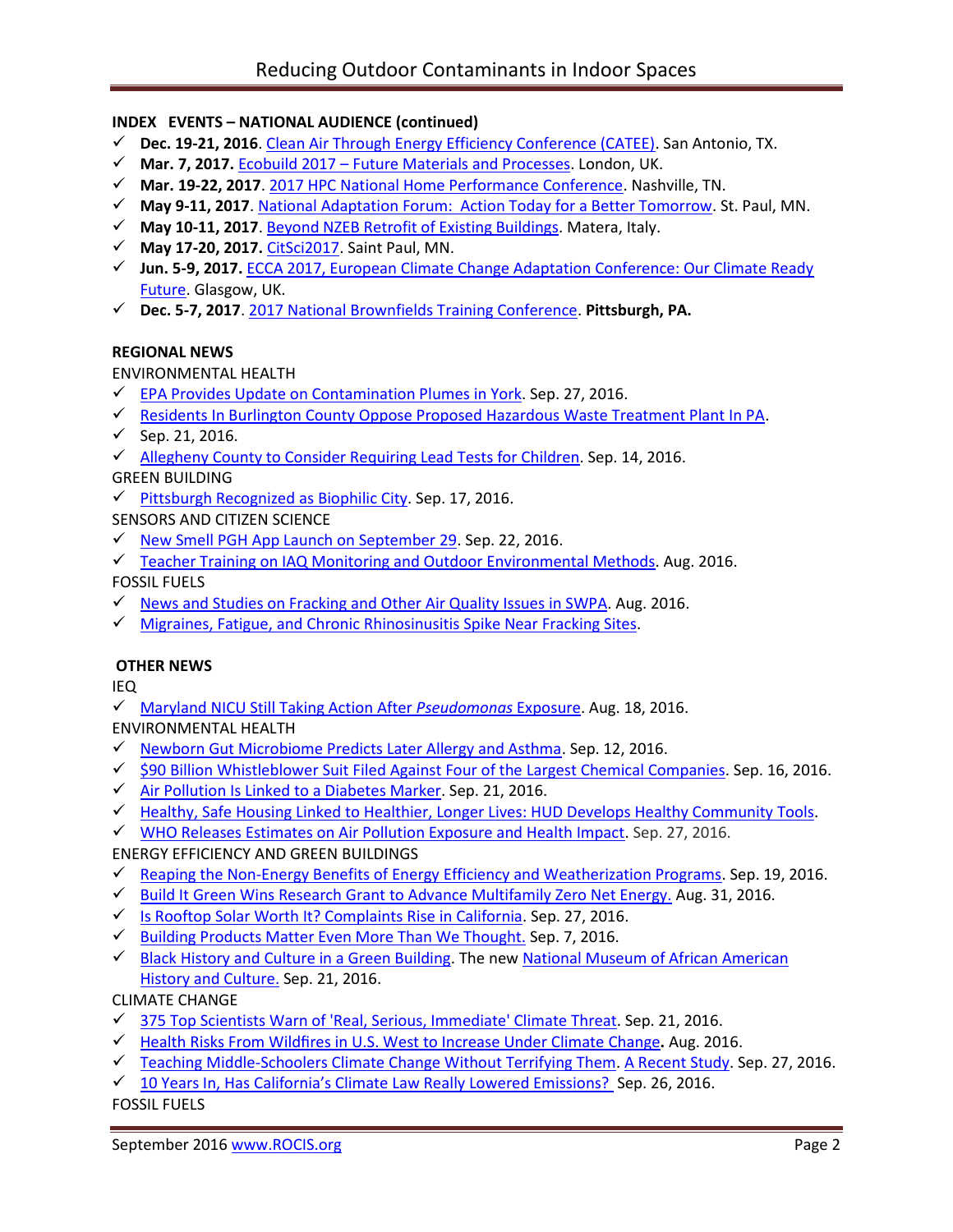## **INDEX OTHER NEWS (continued)**

FOSSIL FUELS

- $\checkmark$  [US Appeals Court Hears Argument in Clean Power Plan Case.](http://hosted.ap.org/dynamic/stories/U/US_CLEAN_AIR_LAWSUITS?SITE=AP&SECTION=HOME&TEMPLATE=DEFAULT) Sep. 27, 2016.
- $\checkmark$  [U.S. Shale Gas has Global Market, But Local Problems.](http://www.commodities-now.com/news/power-and-energy/22135-us-gas-global-market-local-problems.html) Sep. 27, 2016.
- [Shale Gas Surge Triggers U.S. Petrochemical Expansion.](http://www.bna.com/shale-gas-surge-b57982076968/) Sep. 14, 2016.
- [Colorado Voters Won't Get To Decide On New Fracking](https://thinkprogress.org/co-fracking-measures-wont-be-on-nov-ballot-2e9a0ef92445#.hen0f7vqh) Rules**.** Aug. 29, 2016.
- $\checkmark$  [Louisiana Parish Hit by Third Oil Spill in Ten Days.](http://www.desmogblog.com/2016/08/03/louisiana-parish-hit-third-oil-spill-ten-days-pressure-grows-hold-oil-and-gas-industry-accountable-coastal-damage) Aug. 3, 2016.
- [California, Cummins to Develop Natural Gas Heavy-Duty Engine.](http://www.truckinginfo.com/news/story/2016/09/calif-grants-1m-toward-alt-fuel-heavy-duty-engines.aspx) Sep. 20, 2016.
- [California Today: Clearing the Air, Without Fossil Fuels.](http://www.nytimes.com/2016/09/20/us/california-today-air-pollution-fossil-fuels.html) Sep. 20, 2016.

## SENSORS AND CITIZEN SCIENCE

 $\checkmark$  [San Ysidro Port of Entry to Track Air Pollution with](https://timesofsandiego.com/business/2016/08/27/san-ysidro-port-of-entry-to-track-air-pollution-with-13-monitors/) 13 Monitors. Aug. 27, 2016.

- ENVIRONMENTAL JUSTICE
- $\checkmark$  Adverse Childhood Experiences, Social Determinants of Health: Guidance and Support for [Pediatricians.](https://www.youtube.com/watch?v=DH69glOZXo8&feature=youtu.be) 2015.
- $\checkmark$  Cap-and-[Trade Program Isn't Working for Many P](http://www.sacbee.com/opinion/op-ed/soapbox/article103264447.html)oor Californians. Sep. 21, 2016.
- EPA Launches [EJSCREEN User Impact Survey!](https://blog.epa.gov/blog/2016/09/ej-ejscreen-user-survey/) Sep. 27, 2016.
- $\checkmark$  [Designing Our Future: Engaging Students -](https://blog.epa.gov/blog/2016/09/ej-designing-justice/) Plan with an Environmental Justice Mindset. Sep. 20, 2016.

## LAND USE AND TRANSPORTATION PLANNING

- Cities Can Avoid 20% of Premature Deaths with [Better Urban and Transport Planning.](http://www.isglobal.org/en/web/guest/new/-/asset_publisher/JZ9fGljXnWpI/content/las-ciudades-podrian-posponer-el-20-de-muertes-prematuras-cada-ano-con-una-mejor-planificacion-urbana-y-del-transporte) Jun. 28, 2016.
- [Barcelona and Clinton Global Initiative to Optimize the New Health-Based Urban Design](http://www.isglobal.org/en/web/guest/new/-/asset_publisher/JZ9fGljXnWpI/content/isglobal-y-bcnecologia-lanzan-un-commitment-to-action-de-la-clinton-global-initiative-para-optimizar-el-modelo-de-las-supermanzanas-bajo-criterios-de-) Model: [Superblock.](http://www.isglobal.org/en/web/guest/new/-/asset_publisher/JZ9fGljXnWpI/content/isglobal-y-bcnecologia-lanzan-un-commitment-to-action-de-la-clinton-global-initiative-para-optimizar-el-modelo-de-las-supermanzanas-bajo-criterios-de-) Sep. 28, 2016.

### **RESOURCES**

IEQ

- $\checkmark$  [Health Effects of Modern Airtight Housing.](https://www.eventbrite.co.uk/e/health-effects-of-modern-airtight-housing-tickets-27066387293) Glasgow, UK.
- $\checkmark$  [Adaptation and Resilience in Built Environment: Informing Future Research Investments.](https://www.eventbrite.co.uk/e/epsrcarcc-network-adaptation-and-resilience-in-the-built-environment-tickets-26657352860)
- [Building America Webinar: Score with Indoor Air](https://attendee.gotowebinar.com/register/8300234545960981250) Quality**.** webinar
- [UKIEG 2016, Health and Wellbeing Throughout the Life Course.](http://ukieg.yolasite.com/resources/2UKIEG_Flyer2016v10.pdf)

# ENVIRONMENTAL HEALTH

- $\checkmark$  [Health Risks of Indoor Exposure to Particulate Matter:](https://www.nap.edu/catalog/23531/health-risks-of-indoor-exposure-to-particulate-matter-workshop-summary?utm_source=NAP+Newsletter&utm_campaign=ed6839d63b-Final_Book_2016_09_28_23531&utm_medium=email&utm_term=0_96101de015-ed6839d63b-102385413&goal=0_96101de015-ed6839d63b-102385413&mc_cid=ed6839d63b&mc_eid=8dfcd02788) Workshop Summary.
- [Great Lakes Regional Asthma Summit: Sustainable Funding for In-Home Asthma Interventions.](http://www.asthmacommunitynetwork.org/resources/conferences/2016GreatLakesSummit?utm_content=&utm_medium=email&utm_name=&utm_source=govdelivery&utm_term=)
- $\checkmark$  [The Rise of the Microbiome: The Relatively Short Road from](http://www.medscape.com/features/slideshow/rise-of-microbiome?src=WNL_infoc_160914_MSCPEDIT_TEMP2&uac=155241PY&impID=1196444&faf=1#page=1) Hunch to Hype to Hope.
- $\checkmark$  [Toxic Air Pollution Particles Found in Human Brains.](https://www.theguardian.com/environment/2016/sep/05/toxic-air-pollution-particles-found-in-human-brains-links-alzheimers)
- $\checkmark$  [Online Mapping Tool TOXMAP Now Includes Native Lands.](http://toxmap.nlm.nih.gov/toxmap/news/2016/07/toxmap-adds-native-lands-layer-classroom-exercises.html) [TOXMAP.](http://bit.ly/2blWiea)
- CLIMATE CHANGE
- $\checkmark$  [Slashing Emissions from Fossil Fuels Burned in Buildings.](https://www.nrdc.org/experts/merrian-borgeson/slashing-emissions-fossil-fuels-burned-buildings)
- GREEN AND HEALTHY BUILDINGS
- [Toward Safe and Natural High Performance Building Enclosures.](https://recordings.join.me/9g5giAUcJ0KAyN04kqKqiA)
- [A Path Forward: Sustainable Financing for Asthma Education and Home Environmental Trigger](http://www.phi.org/resources/?resource=a-path-forward-sustainable-financing-for-asthma-education-and-home-environmental-trigger-remediation-in-california)  [Remediation in California.](http://www.phi.org/resources/?resource=a-path-forward-sustainable-financing-for-asthma-education-and-home-environmental-trigger-remediation-in-california)
- [Deep Energy Retrofit Forum,](http://iea-annex61.org/files/2016_09_WashingtonDC/Announcement.pdf)
- [EEBA Excellence in Building Conference & Expo.](http://conference.eeba.org/)
- ENVIRONMENTAL JUSTICE
- $\checkmark$  [Highlighted Best Practices and Insights From Community Health Worker \(CHW\) Literature Review.](http://www.mechw.org/docs/resources/rfp/Best%20Practices%20Recommendations%20Lit%20Review%20for%20ME%20CHWI%202_26_2016%20FINAL.pdf)
- $\checkmark$  [A Preliminary Environmental Equity](https://ww2.kqed.org/science/2016/09/26/10-years-in-has-californias-climate-law-really-lowered-emissions/) Assessment of California's Cap-and-Trade Program.
- [YES: Mentoring Future Green Leaders in Detroit.](http://www.cmu.edu/cee/news/news-archive/2016/2016-yes-mentoring-future-green-leaders.html)
- $\checkmark$  [Input Needed to Shape Environmental Justice Near Ports.](https://blog.epa.gov/blog/2016/08/ej-otaq/)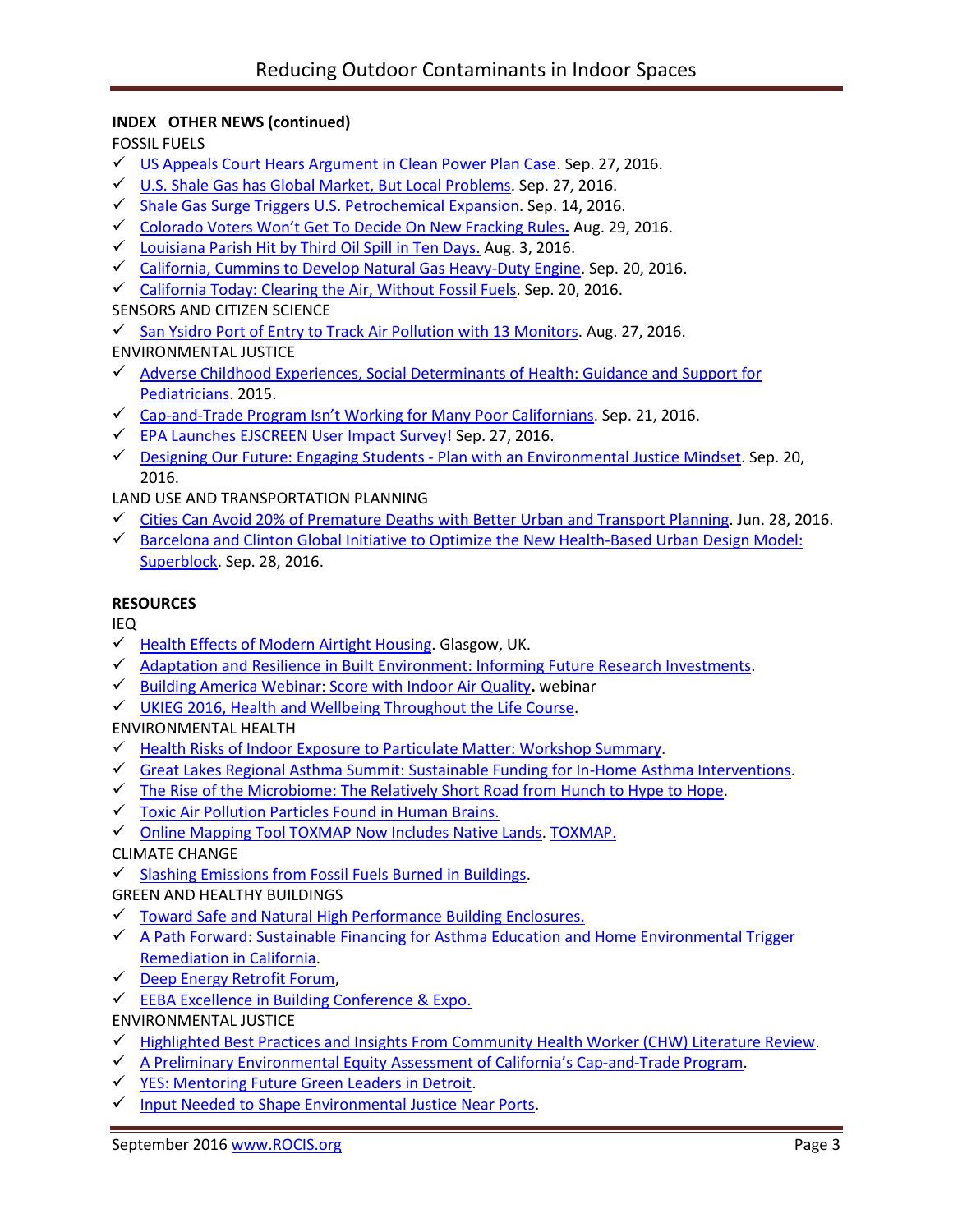## **INDEX RESOURCES (continued)**

**SENSORS** 

- $\checkmark$  [The hackAIR project: Collective Awareness of Air Quality.](http://www.hackair.eu/pages/about-hackair/)
- $\checkmark$  Should We Go To the Crowd First? Lessons from Running Crowd Contests in Life Sciences: How and [Why Crowd Contests for Algorithm Development Work.](https://videocast.nih.gov/summary.asp?live=19856&bhcp=1)
- $\checkmark$  [The 'Human Sensor' Making Manchester's Air Pollution Visible.](https://www.theguardian.com/environment/2016/jul/28/kasia-molga-the-human-sensor-making-manchesters-air-pollution-visible)

LAND USE AND TRANSPORTATION PLANNING

- [Livable Transit Corridors: Methods, Metrics, and Strategies](http://www.trb.org/Main/Blurbs/174953.aspx)**.**
- [U.S. DOT Releases First National Transit Map.](https://nextcity.org/daily/entry/usdot-releases-national-transit-map)

### **FUNDING OPPORTUNITIES AND JOBS**

- $\checkmark$  [Help Wanted: Must Have Gumption \(GTECH seeks new CEO\).](https://gtechstrategies.org/help-wanted-must-gumption/)
- [Living Product Challenge Manager, Pittsburgh, PA.](https://living-future.org/sites/default/files/16-0829%20ILFI%20Living%20Product%20Challenge%20Manager_0.pdf?utm_source=Master%20List&utm_campaign=ef58434a69-August_23_2016_newsletter&utm_medium=email&utm_term=0_458e074771-ef58434a69-392406941)
- $\checkmark$  Air [Sensor Demonstration Grants for Communities.](https://www.challenge.gov/challenge/smart-city-air-challenge/)
- $\checkmark$  [Environmental Exposures and Health: Exploration of Non-Traditional Settings.](http://bit.ly/2bvbBTq)
- ← Research to Action: Assessing and Addressing Community Exposures to Environmental **[Contaminants](http://bit.ly/2blVw0J)**
- $\checkmark$  [Spatial Uncertainty: Data, Modeling, and Communication.](http://bit.ly/2bDSqIM)
- $\checkmark$  Reducing Health Disparities among [Minority and Underserved Children.](http://bit.ly/2bMY8aD)
- $\sqrt{\phantom{a}}$  [Advancing Basic Behavioral and Social Research on Resilience](http://bit.ly/2bUNjCR)

### **RESEARCH AND DEMONSTRATION**

IEQ

 $\checkmark$  EU Project "School of the Future"— Refurbishment of School Buildings Toward Zero Emission with [High-Performance Indoor Environment.](http://iea-annex61.org/files/2016_ASHRAE_Winter_Conference/14.pdf) Erhorn-Kluttig et al., 2016.

### ENVIRONMENTAL HEALTH

- $\checkmark$  [Neonatal Gut Microbiota Associates with Childhood Multisensitized Atopy and T cell Differentiation.](http://www.nature.com/nm/journal/vaop/ncurrent/full/nm.4176.html) Fujimura et al., 2016.
- $\checkmark$  Joint Effects of Pregnancy, Sociocultural, and Environmental Factors on Early Life Gut Microbiome [Structure and Diversity.](https://www.ncbi.nlm.nih.gov/pubmed/27558272) Levin et al., 2016.

### CLIMATE CHANGE

- ← [Particulate Air Pollution from Wildfires in the Western US Under Climate Change.](http://wildfiretoday.com/documents/FutureWildfires.pdf) Liu et al., 2016.
- $\checkmark$  Exposure to Wildfire-specific Fine Particulate Matter and Risk of Hospital Admissions in Urban and [Rural Counties in the Western US 2004-2009.](http://acmg.seas.harvard.edu/publications/2016/Liu_wildfires_health_2016.pdf) Liu et al., 2016
- $\checkmark$  A Systematic [Review of the Physical Health Impacts from](https://www.ncbi.nlm.nih.gov/pubmed/25460628) Non-occupational Exposure to Wildfire [Smoke.](https://www.ncbi.nlm.nih.gov/pubmed/25460628) Liu et al., 2015.

**SENSORS** 

 $\checkmark$  [Laboratory Assessment of Low-cost PM Monitors.](https://www.researchgate.net/publication/307532980_Laboratory_Assessment_of_Low-Cost_PM_Monitors) Manikonda et al., 2016.

### **ABSTRACTS for the above items**

### **EVENTS – REGIONAL AUDIENCE**

**Sep. 20 and beyond, webinars, and meetings**. [Residential Energy Efficiency Webinars.](http://pennenergycodes.com/) Penn Energy Codes. For example: **Sep. 22**, What still needs work to improve the efficiency, comfort, durability, health, and safety of new homes in PA; **Nov. 16**, Important air barrier details; **Dec. 8**, Going beyond code.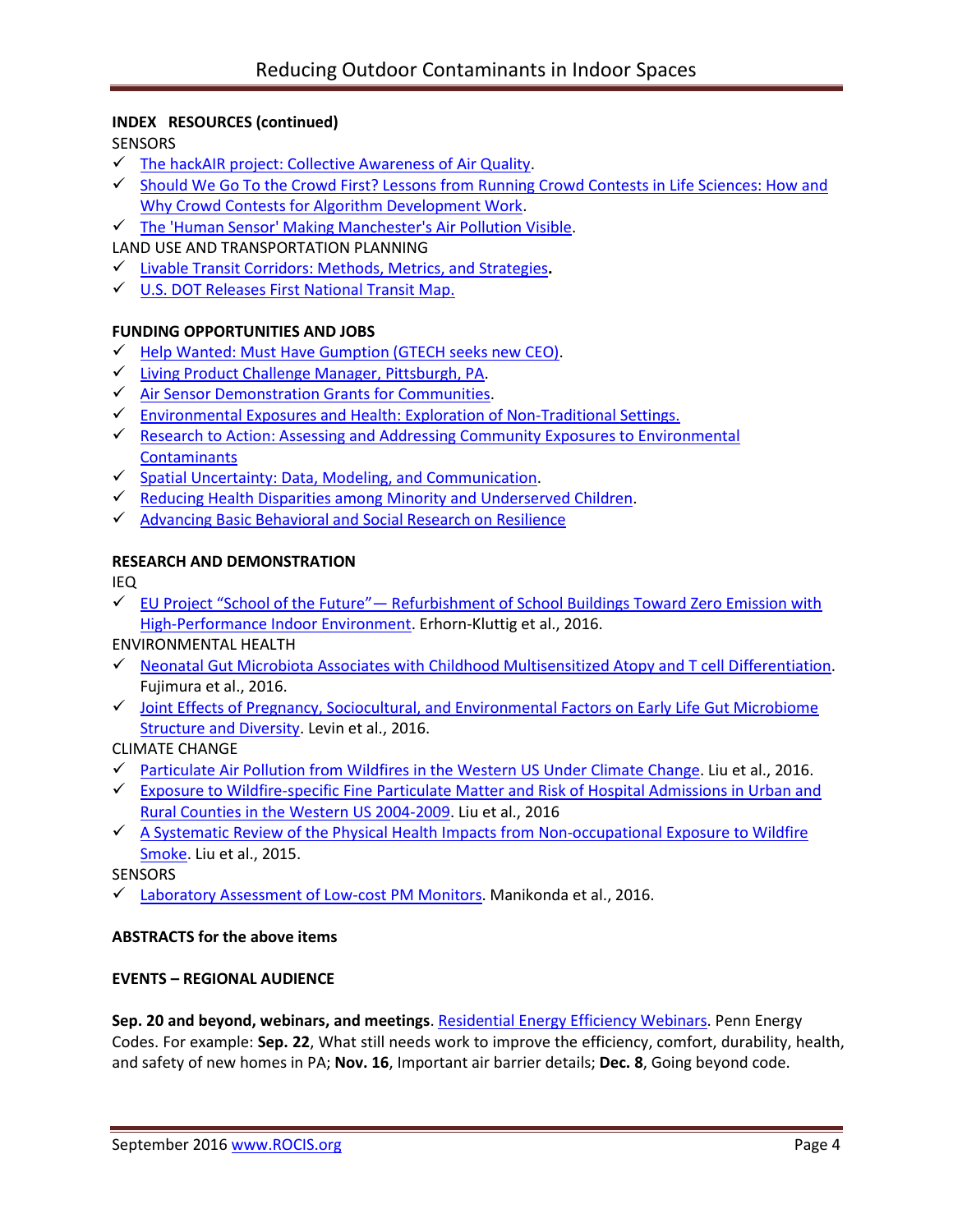# **EVENTS – REGIONAL AUDIENCE (continued)**

**Oct. 6, 2016.** [Creating Healthy Communities.](http://womenforahealthyenvironment.org/whats-happening/creating-healthy-communities-conference.html) Pittsburgh, PA. Women for a Healthy Environment. A summit addressing how our environment impacts public health. National experts will discuss the scientific, medical, political and community-based approaches to creating healthier communities across the country. Local experts will highlight multiple health topics as they relate to our homes, schools, and communities, and encourage champions for positive health impacts in the region. *ROCIS is on the agenda.*

**Oct. 18-19, 2016.** [P4: People, Planet, Place and Performance.](http://www.p4pittsburgh.org/) Pittsburgh, PA. The City of Pittsburgh and The Heinz Endowments are spearheading a major effort to forge a new model of urban growth and development that is innovative, inclusive, and sustainable.

**Oct. 25-27, 2016.** BPI Healthy [Homes Evaluator \(HHE\) Micro-credential Class.](http://www.deawp.org/professional-training) DEAWP (Diagnostic Energy Auditors of Western PA). The HHE assesses home-based environmental health and safety hazards and provides a prioritized list of recommendations to address those hazards. The HHE credential is a critical building block and a core principal of building science-based work for home performance contractors and Weatherization Assistance Programs (WAP). Help break the link between unhealthy homes and unhealthy families. Pittsburgh, PA.

**Dec. 1, 2016.** [Passive House at Home and Around the World.](https://www.go-gba.org/events/passive-house-home-around-world-featuring-passive-house-academys-tomas-oleary/) GBA Pittsburgh. Tomás O'Leary, Passive House Academy, will give a brief overview of the origins of Passive House and share some colorful case studies from different applications (both residential and commercial) from around the world. He'll also give some insight into considerations for our specific region, including multifamily project applications. Registration requested. Free to CMU students and faculty; registration requested. CMU, Pittsburgh, PA.

# **EVENTS – NATIONAL AUDIENCE**

Sep. 29 and beyond, webinars. **DOE Better Buildings Residential Network**. Sep. 29, ACEEE Summer Study Session Highlights; Oct. 27, Energy Efficiency in Relation to Other Program and City Goals.

**Sep. 29, 2016** webinar. [Shared Mobility and the Transformation of Public Transit.](http://www.trb.org/TCRP/Blurbs/174653.aspx) Transit Cooperative Research Program. The new report examines the relationship between public transportation, including paratransit and demand-responsive services, and shared modes, including bikesharing, carsharing, microtransit, and ridesourcing services.

**Oct. 3-4, 2016.** [National Association of Realtors Green Designation Training.](https://www.builditgreen.org/index.php/event-detail/?eventId=a1JE0000009EU6BMAW) Burbank, CA.

**Oct. 5, 2016**[. Multifamily Building Enclosure Airtightness Training.](https://foursevenfive.com/event/make-it-tight-building-enclosure-airtightness-training-pdx-oct-5/) 475 Building Materials Supply, Portland, OR.

**Oct. 5-7, 2016**[. GreenBuild 2016.](http://greenbuildexpo.com/Attendee/ShowInfo) USGBC. Los Angeles, CA.

**Oct. 6, 2016.** [Achieving Airtightness: Why and How.](http://www.greenregister.org.uk/civicrm/event/info?id=297) The need for joined up thinking for joined up building! Green Register. A half-day seminar exploring the theory and practice of achieving higher levels of airtightness - how to 'build tight and ventilate right.' A practical demonstration and hands-on experience are included. Repeated elsewhere on Oct. 13 and Nov. 10. London, UK.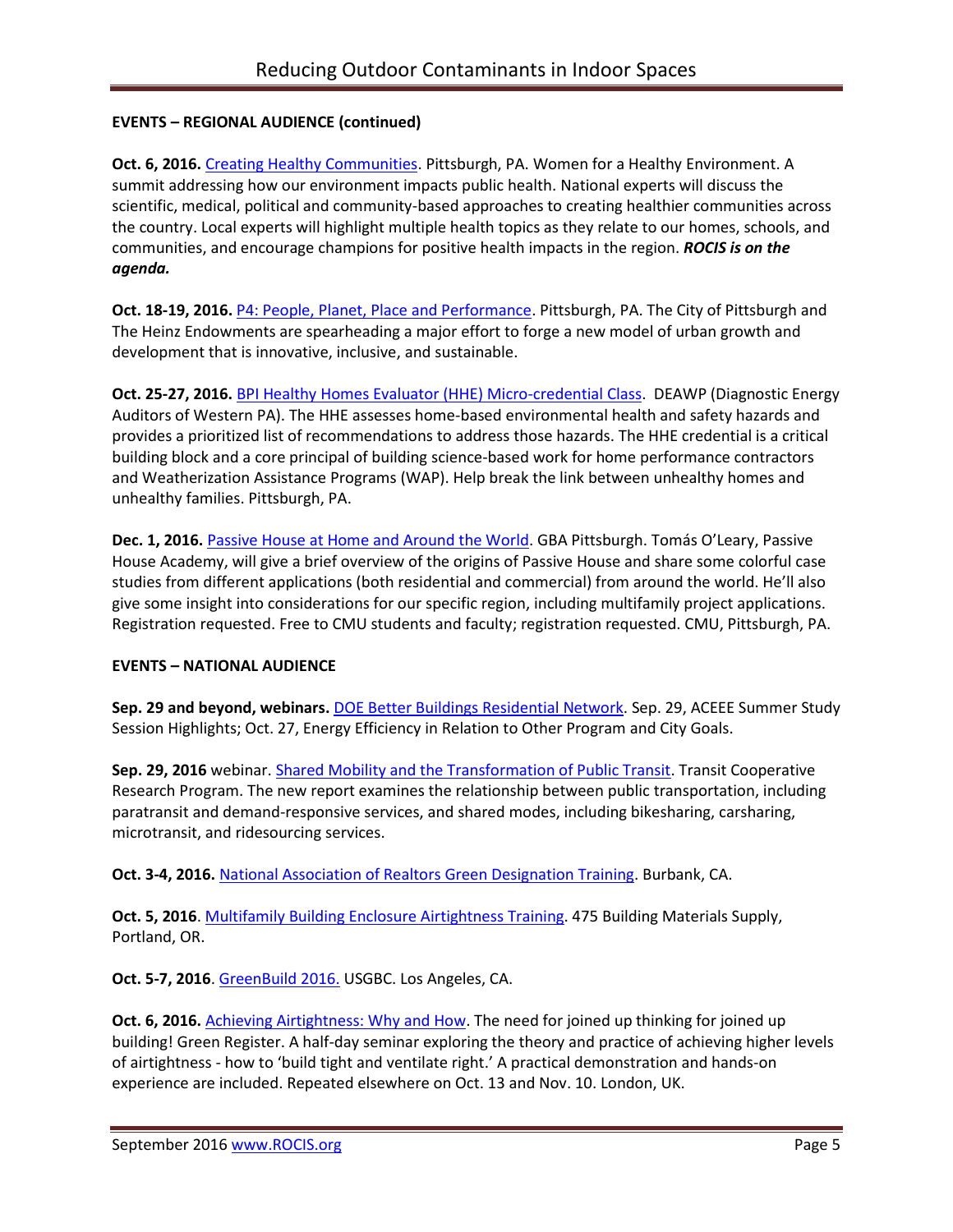# **EVENTS – NATIONAL AUDIENCE (continued)**

# **Oct. 6, 2016**[. Avoiding Interstitial Condensation in Retrofits | Hygrothermal Assessment At Its Best!](http://www.greenregister.org.uk/civicrm/event/info?id=298)

Green Register. Joseph Little of Dublin School of Architecture will discuss his research findings that are of importance to architects, building fabric consultants, local authority heritage, conservation officers, and home owners, and to the craftworkers and their suppliers who seek to conserve, repair, and retrofit traditional buildings, e.g., in energy efficient retrofits of solid wall buildings. London, UK.

**Oct. 7, 2016.** [Healthy Buildings: The Role of Products.](http://www.greenregister.org.uk/civicrm/event/info?id=300&reset=1) Green Register. This seminar will introduce the work o[f UK Indoor Environments Group](http://www.ukieg.org/) and provide an overview of recent research into this complex subject. Research conducted on the continent has resulted in the development of [Sentinel Haus Institut](http://www.sentinel-haus.eu/en/) in Freiburg, a new resource for information on products and a certification system for Healthy Homes. Topics include the latest research on moisture control needs in home retrofits, and the manufacturers' and architects' viewpoints on how they are addressing these issues. Bristol, UK.

**Oct. 9-13, 2016.** International Society of [Exposure Science \(ISES\) 2016: Interdisciplinary Approaches for](http://ises2016.org/)  [Health and the Environment.](http://ises2016.org/) This multidisciplinary meeting includes topics such as pollutant exposure, dose, health risk assessment, policy, emerging chemicals, and science education. Utrecht, Netherlands.

**Oct. 12 and beyond, quarterly webinar.** [Federal Committee on IAQ, Conference Call.](https://www.epa.gov/indoor-air-quality-iaq/federal-interagency-committee-indoor-air-quality) Agency updates and special presentations. Oct. 12 presentations: *Towards Healthy Schools: Reducing Risks to Children*, Dr. Claire Barnett Healthy Schools Network, and *Well Living Lab,* Dr. Nicholas Clements, Delos Labs. Previous webinars and presentations are also available.

**Oct. 13-14, 2016.** [ASSESS \(Air Sensors Everywhere --](http://blogs.umass.edu/ase/ase-events/ase-symposium-2016/) Small Sensor) Symposium 2016. This inaugural symposium on small air sensors will bring together air pollution sensor developers, users, engineers, and advocates. The main objective of this meeting is to discern and disseminate some of the successes – and failures – of small sensor use in our communities. York, UK.

**Oct. 19, 2016.** [Lessons Of Climate Resilience In New York City.](https://events.columbia.edu/cal/event/showEventMore.rdo) Columbia University. Discussion of how NYC—and other cities like it—can take steps to become stronger and more resilient in the face of climate change. New York. NY.

**Oct. 19, 2016.** [The 2016 Urban Green Conference.](http://urbangreencouncil.org/content/events/2016-urban-green-conference) The Urban Green Council will host a half-day discussion of what it will take for owners, tenants, and designers to bring our commercial spaces to 2050. New York. NY.

**Oct. 20-21, 2016**. [Healthy Buildings Summit 2016.](http://www.iaqtraining.com/2016Flyers/healthy_building_summit.pdf) This event will focus on building science issues that affect IEQ, mold, and disaster restoration. The intersection of weatherization and IEQ will be examined as well as assessment, protocol and response action development. Terry Brennan is the keynote speaker. *ROCIS with insights from the Low Cost Monitoring Project is on the agenda, Thursday afternoon.* **Seven Springs (Champion), PA.**

**Oct. 20-22, 2016.** [2016 Behavior, Energy & Climate Change Conference.](http://aceee.org/conferences/2016/becc) ACEEE and partners. This is the premier event focused on understanding individual and organizational behavior and decision-making related to energy usage, greenhouse gas emissions, climate change, and sustainability. Baltimore, MD.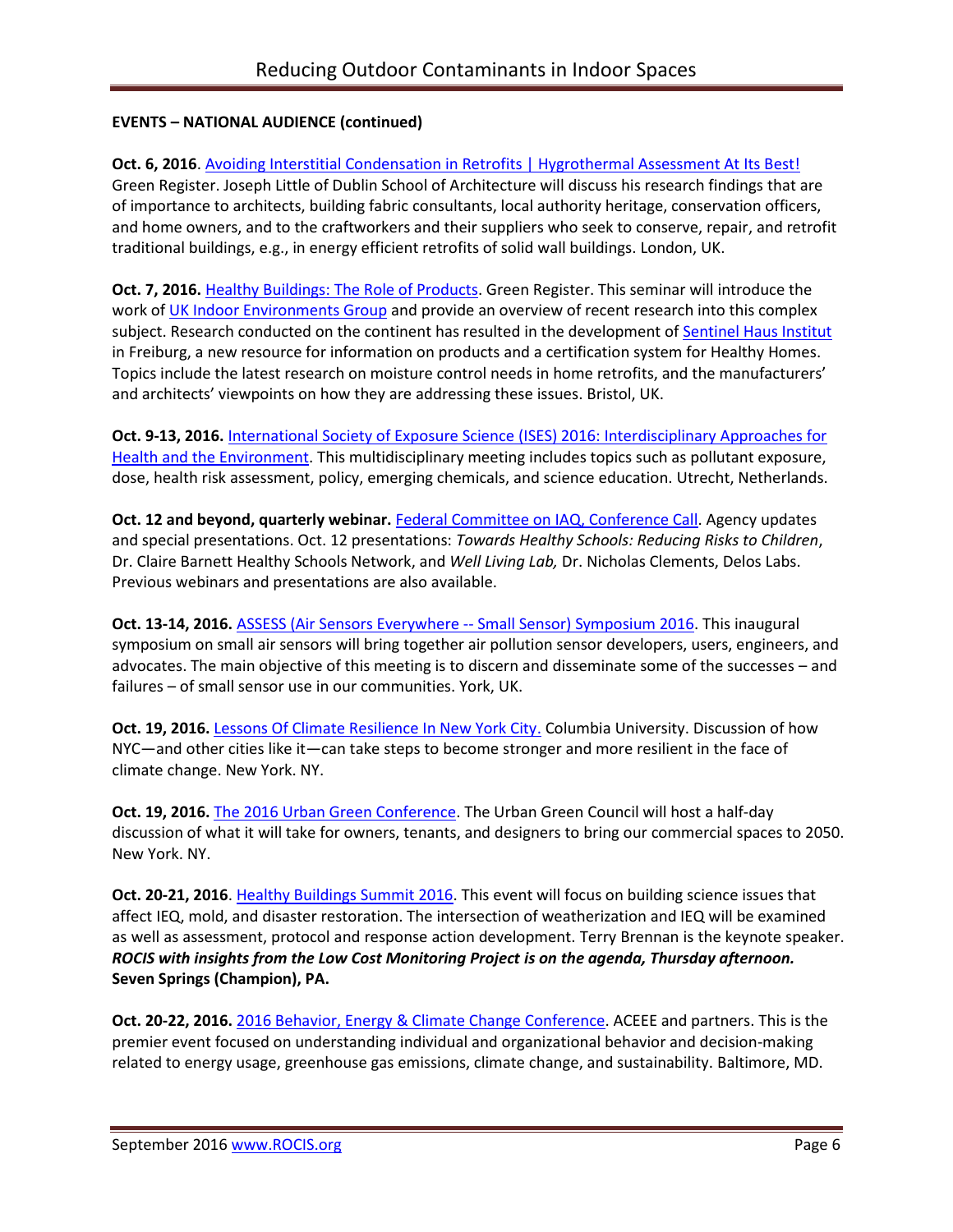# **EVENTS – NATIONAL AUDIENCE (continued)**

**Oct. 25-27, 2016.** [Green the Church: Global Leadership Summit.](https://www.willowcreek.com/events/leadership/index.html) Baltimore, MD.

**Oct. 29 - Nov. 2, 2016.** [American Public Health Association Annual Meeting & Exposition.](http://www.apha.org/events-and-meetings/annual) Denver, CO.

**Oct. 30 - Nov. 1, 2016**. [IEEE Sensors 2016.](http://ieee-sensors2016.org/) An international forum for research scientists, engineers, and practitioners to present their latest findings, ideas, and applications in the areas of sensors and sensing technology. Topics of interest include chemical and gas sensors and IAQ. Orlando, FL.

**Nov. 4-5, 2016.** [2016 NW](https://ecobuilding.org/conference) Green and [2016 Green Building Slam,](https://www.ecobuilding.org/seattle/gbs) NW Eco Building Guild. Keynote talks by [sustainable business and community](https://www.youtube.com/watch?v=_bEW1PwQ5Wg) expert and author [John Abrams](https://www.youtube.com/watch?v=tcAx4vKfr2A) of South Mountain Company, and by author, architect, cyclist [Paul Fallon](https://paulefallon.com/?ct=t%28Newsletter_7_127_12_2016%29&mc_cid=4c671ac587&mc_eid=3c38cc84b1) of Architecture by Moonlight. Green building projects will be featured. Seattle, WA.

**Nov. 7 and beyond, 2016.** [Help Build What's Next](http://www.c2ccertified.org/connect/built-positive-workshop-series?mc_cid=ede5f5e520&mc_eid=eb65409191). Built Positive. These workshops are for thought leaders in the built environment who want to take their practice to the next level. The workshop will help participants identify new opportunities to add value to their projects while bringing project values to life. Design methodologies, material health programs, product and systems innovations, and a new definition of waste will be explored interactively. **Five major cities across the US**.

**Nov. 21, 2016**. [Nanoremediation for Soil and Groundwater Cleanup](http://www.nanorem.eu/Displaynews.aspx?ID=895) — Possibilities and Future Trends. The EU-funded NANOREM project conference will present the most recent developments and opportunities for soil and groundwater remediation by use of different nanoparticles, including results from pilot studies. Frankfurt-am-Main, Germany.

**Dec. 5-8, 2016.** [NIEHS Environmental Health Science FEST.](http://tools.niehs.nih.gov/conference/ehs_fest/) Research Triangle Park, NC. [RSVP.](https://www.surveymonkey.com/r/EHSFESTRSVP)

**Dec. 6-9, 2016.** [WAO International Scientific Conference](http://www.worldallergy.org/wisc2016) 2016. World Allergy Organization. This forum seeks to provide the most useful combination of latest research, review of current theory and practice, and hands-on, problem-based learning[. Session topics](http://www.dekon.com.tr/WISC2016/program/Default.asp) include air pollution, the microbiome, climate change, and other environmental factors in allergies and asthma. Jerusalem, Israel.

**Dec. 9, 2016 seminar**. [Climate Change and Human Health: Reflections on Research and Remaining](http://www.cmu.edu/cee/events/seminar.html)  [Challenges.](http://www.cmu.edu/cee/events/seminar.html) [Michelle Bell,](http://bell-lab.yale.edu/) a leading air pollution and health researcher from Yale University, will discuss research on some of the pathways through which climate change could impact human health, and how they can exacerbate existing conditions. This seminar will also present the challenges associated with research on the human health consequences of climate change and potential paths forward. **Carnegie Mellon University, Pittsburgh, PA**.

**Dec. 19-21, 2016**. [Clean Air Through Energy Efficiency Conference \(CATEE\).](http://catee.tamu.edu/home) Texas A&M University. Share information and practices to help communities reduce the energy and water intensity of the built environment, learn from examples, and seek alternative renewable energy sources – and reduce related emissions. San Antonio, TX.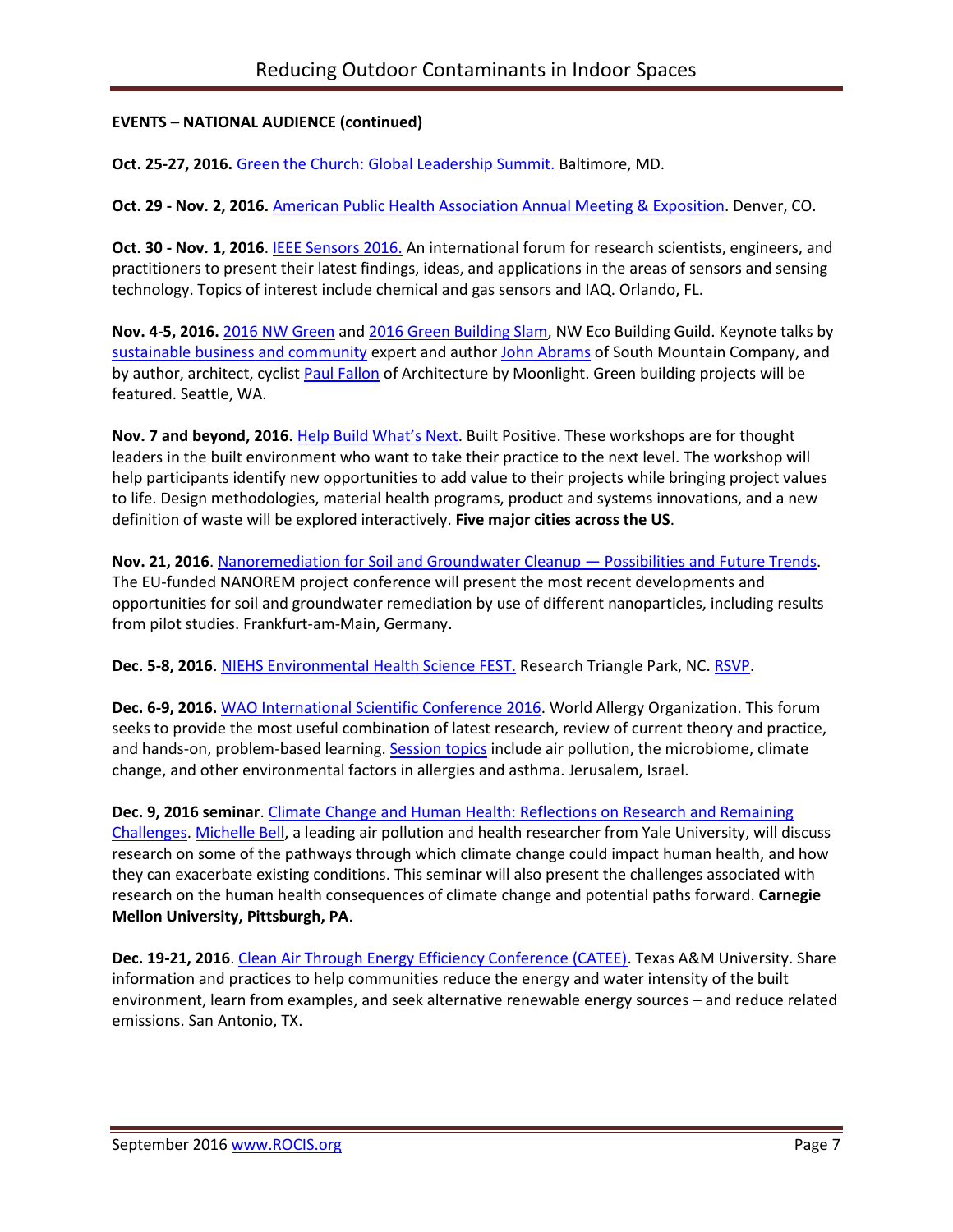# **EVENTS – NATIONAL AUDIENCE (continued)**

**Mar. 7, 2017.** Ecobuild 2017 – [Future Materials and Processes.](http://www.arcc-network.org.uk/arcc-ecobuild-2017/) This is the UK's largest and number one event dedicated to creating a more sustainable and resilient built environment. The conference and seminar program will debate key sustainability issues and showcase best practice. Regeneration is the focus, including topics such as sustainable communities and healthy places, efficiency and performance, enabling growth, and tackling the UK housing crisis. London, UK.

**Mar. 19-22, 2017**. [2017 HPC National Home Performance Conference.](http://www.homeperformance.org/conference/2017-hpc-national-home-performance-conference-trade-show) Home Performance Coalition (formerly Affordable Comfort Inc.). Learn the most current building science and technical information, strategies to run a home performance business or program efficiently, and key updates on policy, financing, and new technologies to stay ahead of the curve. Nashville, TN.

**May 9-11, 2017**. [National Adaptation Forum: Action Today for a Better Tomorrow.](http://www.nationaladaptationforum.org/?utm_source=Registration+Now+Open+and+CfP+Reminder+3&utm_campaign=CfP+5+Days+Announcement&utm_medium=email) Formal trainings, facilitated practitioner presentations, and informal exchange of information. The goal is engage multiple perspectives, across sectors, geographies, or stakeholders. **Session proposals due Sep. 30.** St. Paul, MN.

**May 10-11, 2017**. [Beyond NZEB Retrofit of Existing Buildings.](http://www.aicarr.org/Pages/EN/Upcoming%20Events/2016/50AiCARR.aspx) AiCARR. IEQ, energy efficiency, and resource efficiency in Mediterranean climates is the focus of this EU-sponsored meeting. **Abstracts due Oct. 31**. Matera, Italy.

**May 17-20, 2017.** [CitSci2017.](http://citizenscience.org/2016/07/13/citsci2017-may-17-20th-in-saint-paul-minnesota/) International conference on citizen science. Saint Paul, MN.

**Jun. 5-9, 2017.** [ECCA 2017, European Climate Change Adaptation Conference: Our Climate Ready Future.](http://ecca2017.eu/conference/) The meeting will bring together the people from all sectors who deliver action on the ground – from business, industry, NGOs, local government, and communities – to share knowledge, ideas, and experience with researchers and policymakers. Glasgow, UK.

**Dec. 5-7, 2017**. [2017 National Brownfields Training Conference.](https://www.epa.gov/brownfields/2017-national-brownfields-training-conference) U.S. EPA and ICMA. **Pittsburgh, PA.**

# **REGIONAL NEWS**

### ENVIRONMENTAL HEALTH

[EPA Provides Update on Contamination Plumes in York.](http://www.yorknewstimes.com/news/epa-provides-public-update-on-contamination-plumes/article_447ab036-8146-11e6-8c6e-4b79fb5dd5d2.html) EPA held a public information meeting to provide updated details about their efforts and their findings on a large contamination plume in York. The contamination is attributed to the presence of PCE from dry cleaning processes in the 1930s, 1940s and 1950s. For private water wells in the plume, the users were switched to the city water supply or provided with all-house filter systems. Mitigation systems were also installed if vapor intrusion was detected in the building. Future articles will discus other contamination sites. Sep. 27, 2016.

[Residents In Burlington County Oppose Proposed Hazardous Waste Treatment Plant In PA.](http://patch.com/new-jersey/cinnaminson/residents-burlington-county-oppose-proposed-hazardous-waste-treatment-plant)

Environmental groups fear a spill could contaminate the Delaware River, affecting millions of New Jersey and Pennsylvania residents. The facility builder, Elcon Recycling Services of Israel, has been cited for numerous environmental violations and had its bids rejected in three areas of Italy. Sep. 21, 2016.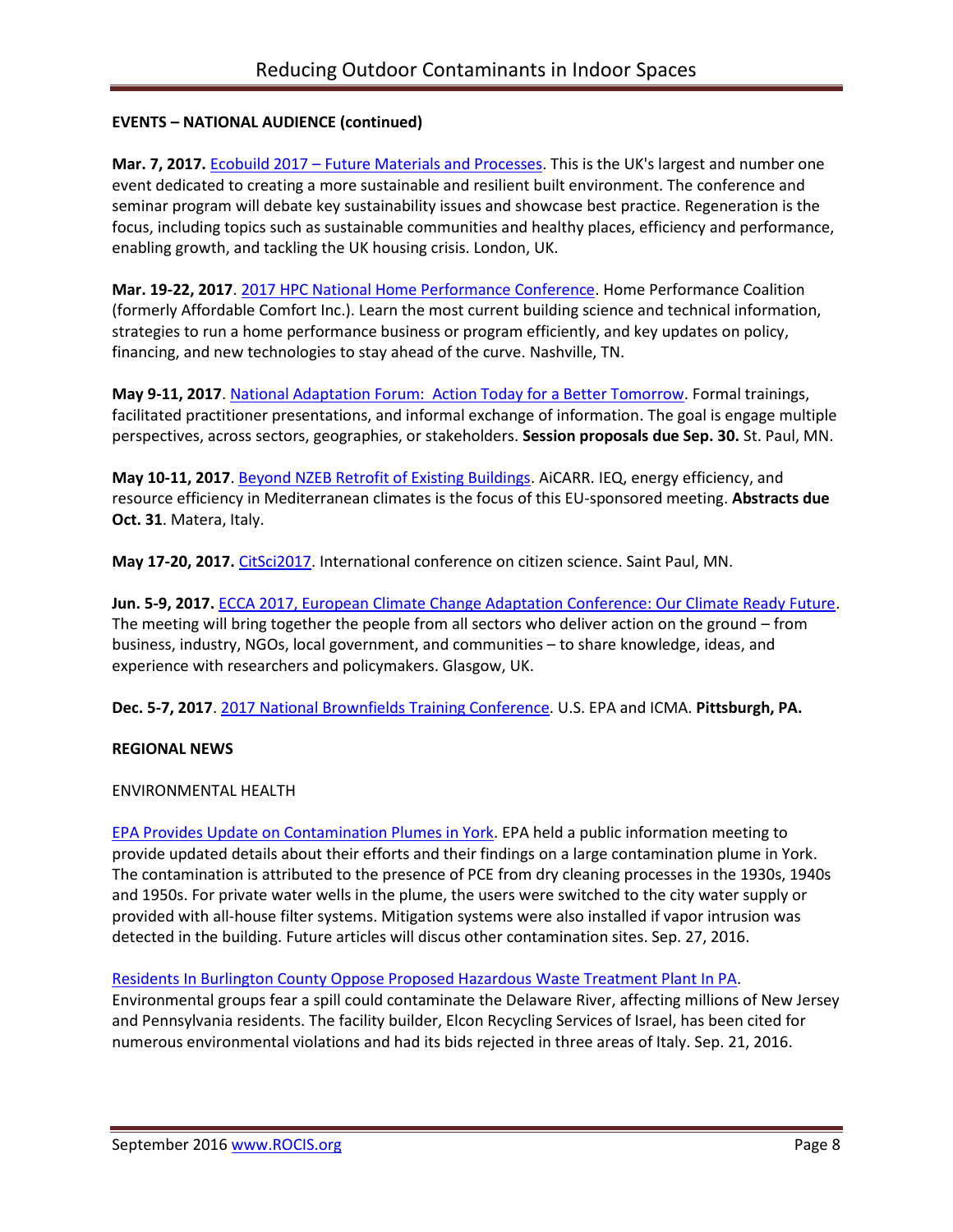# **REGIONAL NEWS** ENVIRONMENTAL HEALTH **(continued)**

[Allegheny County to Consider Requiring Lead Tests for Children.](http://www.post-gazette.com/news/health/2016/09/14/Allegheny-County-gives-OK-to-draft-new-lead-poisoning-tests-for-infants/201609140200?utm_source=newsletter&utm_medium=email&utm_content=recommended-news&utm_campaign=Headlines-Newsletter) The Allegheny County Health Dept. is drafting regulations that would require testing of all young children for lead poisoning, in line with the American Academy of Pediatrics recommendations. The testing will help address shortcomings in the childhood lead poisoning database. This comes as the county prepares to step up its underfunded housing lead remediation program using \$3.68M from two HUD grants. The money will fund lead inspection and remediation work on 200+ houses over the three years of the grant. Sep. 14, 2016.

### GREEN BUILDING

[Pittsburgh Recognized as Biophilic City.](http://www.post-gazette.com/local/city/2016/09/17/Pittsburgh-s-cap-gets-another-feather-with-induction-into-Biophilic-Cities-network-an-effort-to-integrate-nature-into-daily-city-life/stories/201609170031) Pittsburgh has joined a network of cities committed to putting nature at the heart of growth, development, maintenance, and infrastructure projects. Pittsburgh's commitments include: to eliminate the use of all pesticides, fungicides, and herbicides; to increase the city's tree canopy from 42 percent to 60 percent by 2030; to pursue when possible the daylighting of streams in stormwater management efforts; and to develop more greenways. Sep. 17, 2016.

## SENSORS AND CITIZEN SCIENCE

[New Smell PGH App Launch on September 29.](http://www.cmucreatelab.org/projects/Smell_Pittsburgh) **This mobile phone app to track outdoor odors was created by Carnegie Mellon University's [CREATE Lab](http://www.cmucreatelab.org/) in collaboration with many Pittsburgh partners.** It crowdsources smell reports so that air pollution across Pittsburgh can be tracked and visualized through our experiences with poor odors. The app is easy to install and it only takes seconds to submit a smell report to Allegheny Co. Health Department. **Be part of cleaning up the air in our neighborhoods and communities.** Sep. 22, 2016.

[Teacher Training on IAQ Monitoring and Outdoor Environmental](https://create.posthaven.com/nearby-nature-professional-development-at-iu1) Methods. On July 21 and 22, IU1 in California, PA kicked off the first Nearby Nature Professional Development with 6 teachers from surrounding school districts. Teachers learned how to incorporate CMU/CREATE IEQ monitoring and other technologies in order to get students exploring their indoor and outdoor environments. Problembased learning was used to increase awareness and engagement of students. Aug. 2016.

# FOSSIL FUELS

[News and Studies on Fracking and Other Air Quality Issues in SWPA.](http://www.environmentalhealthproject.org/) The SWPA Environmental Health Project has released a **report on expert opinions for setback distances from fracking sites**. Eight-nine percent of the participants agreed that the minimum safe distance is 1/4 mile, and that additional protections are needed for vulnerable groups. The project has also responded to an ATDSR report on **PM emissions from a compressor station** in Susquehanna County, where EPA and WHO standards for PM2.5 were exceeded. Aug. 2016.

[Migraines, Fatigue, and Chronic Rhinosinusitis Spike Near Fracking Sites.](http://www.futurity.org/frackingmigraines-fatigue-1234872-2/?utm_source=Futurity+Today&utm_campaign=aaf5f5de21-August_29_20158_29_2016&utm_medium=email&utm_term=0_e34e8ee443-aaf5f5de21-206347653) The researchers used publicly available data to estimate participants' exposure to fracking wells. Their models accounted for the size and number of wells, as well as the distance between wells and people's homes. While no single health condition was associated with proximity to active wells, those who met criteria for two or more of the health conditions were nearly twice as likely as others to live closer to more or larger wells. Researchers do not yet know why people in close proximity to these larger wells are more likely to be sick.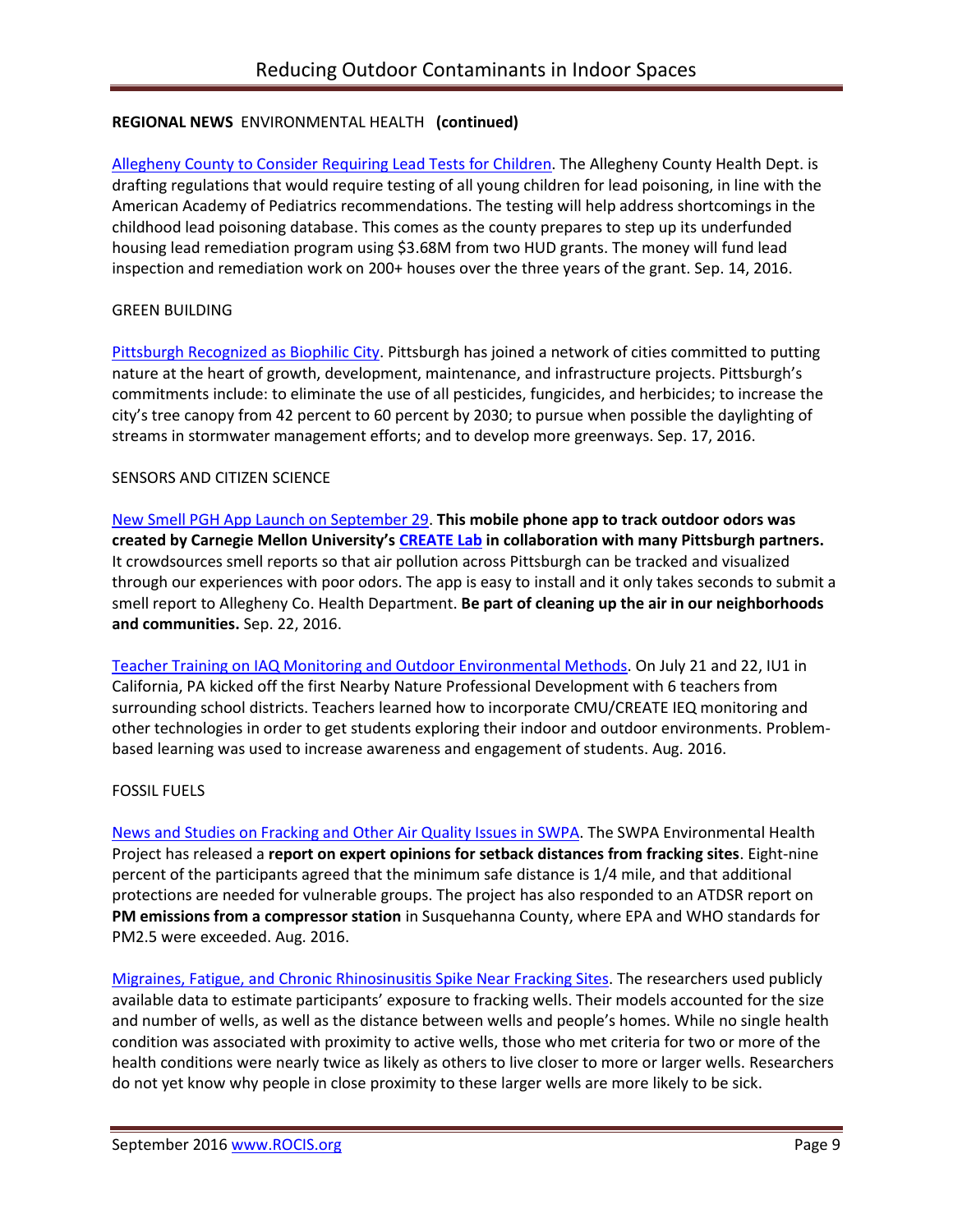## **OTHER NEWS**

### IEQ

[Maryland NICU Still Taking Action After](http://www.medscape.com/viewarticle/867595) *Pseudomonas* Exposure. The bacteria is especially dangerous to those with a compromised immune system, causing urinary tract or bloodstream infections. It enters through catheters, ventilators, or central lines. The CDC [estimates](http://www.cdc.gov/HAI/organisms/Pseudomonas.html) that 51,000 healthcare-associated *P aeruginosa* infections occur in the U.S. annually. Thirteen percent of those are multidrug-resistant. Some 400 people die from *P aeruginosa* infections each year. *Pseudomonas* was found in one patient care area outside the NICU, which led to disinfection and plumbing treatment in the unit, as well as new water filtration in the NICU and hospital-wide water treatment. Aug. 18, 2016.

### ENVIRONMENTAL HEALTH

[Newborn Gut Microbiome Predicts Later Allergy and Asthma.](https://www.sciencedaily.com/releases/2016/09/160912122348.htm) In the first study of both bacterial and fungal diversity in the neonatal gut, researchers found babies with one type of microbial mix were high risk**: they were three times more likely to develop allergies (age 2) and asthma (age 4)**. In addition, the guts of neonates with healthy microbiomes contained a wide range of molecules that can reduce inflammation; these compounds were absent in the guts of the high-risk babies. A companion paper detailed for the first time how numerous socioeconomic, environmental, and demographic factors intersect to influence microbiome composition in children, without reference to particular disease risk factors. Air filters and central air conditioning factors were significant but so far have had little effect overall. Sep. 12, 2016.

[\\$90 Billion Whistleblower Suit Filed Against Four of the Nation's Largest Chemical Companies.](http://www.alternet.org/environment/90-billion-whistleblower-suit-filed-against-four-americas-largest-chemical-companies) Four chemical companies have been accused of selling billions of dollars' worth of harmful isocyanate [chemicals](http://www.ecowatch.com/10-toxic-chemicals-epa-should-reconsider-now-1935395086.html) but intentionally concealing their dangers to consumers and the U.S. EPA. The lawsuit was [originally filed](http://www.law360.com/articles/831315/kasowitz-benson-says-chem-cos-hid-risks-owe-billions) under seal in federal court in Northern California. Sep. 16, 2016.

[Air Pollution Is Linked to a Diabetes Marker.](http://www.nytimes.com/2016/09/21/well/live/air-pollution-is-linked-to-a-diabetes-marker.html?_r=0) Exposure to air pollution (outdoor PM and NO<sub>2</sub> near their homes), may increase glucose intolerance, a precursor of diabetes. German researchers found the effect particularly strong in people who are already considered prediabetic because of abnormally high blood sugar levels. The underlying mechanism is not well understood. Sep. 21, 2016.

[Healthy, Safe Housing Linked to Healthier, Longer Lives: HUD Develops Healthy Community Tools.](http://healthyhousingsolutions.com/service/applied-field-research/hud-healthy-communities-transformation-initiative/) The amount of time and money invested in housing is why it is a strong social determinant of health, one of the environmental and societal factors that affect how healthy a person is. Millions of US homes do not meet standards for healthy, safe homes, and housing affordability has also become a major problem. In order to prioritize investments and evaluate evaluate progress in community health goals[, HUD](http://healthyhousingsolutions.com/service/applied-field-research/hud-healthy-communities-transformation-initiative/) has developed a Healthy Communities Index (HCI) and a Healthy Communities Assessment Tool (HCAT). (Third in a series on the role of social determinants of health).

[WHO Releases Estimates on Air Pollution Exposure and Health Impact.](http://www.who.int/mediacentre/news/releases/2016/air-pollution-estimates/en/) A new WHO air quality model confirms that 92 percent of the world's population lives in places where air quality levels exceed WHO limits. Information is presented via interactive maps, highlighting areas that exceed WHO limits. It also represents the most detailed outdoor (or ambient) air pollution-related health data, by country, ever reported by WHO. The model is based on data derived from satellite measurements, air transport models, and ground station monitors for more than 3,000 locations, both rural and urban. Sep. 27, 2016.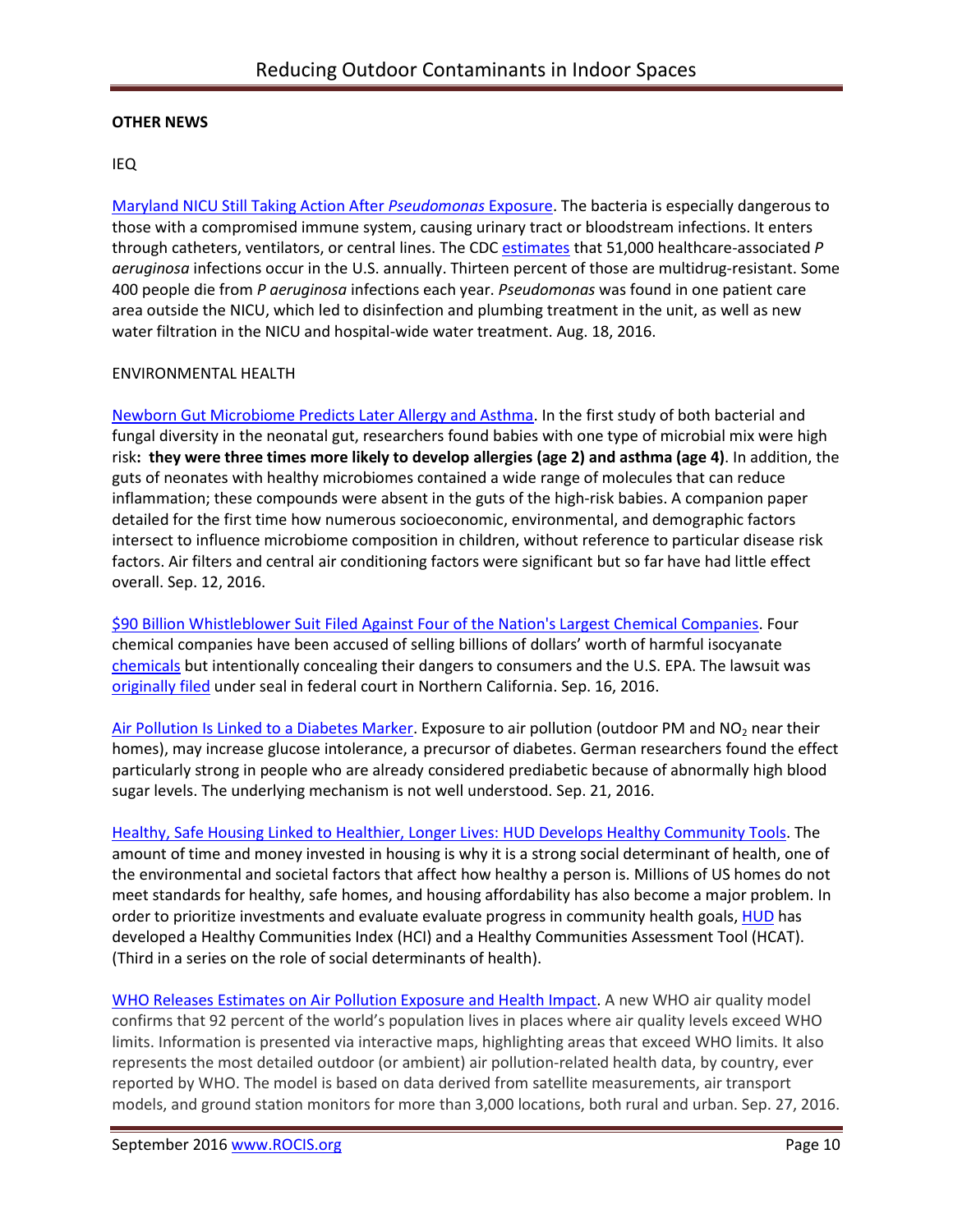### ENERGY EFFICIENCY AND GREEN BUILDINGS

[Reaping the Non-Energy Benefits of Energy Efficiency and Weatherization Programs.](http://www.greenandhealthyhomes.org/blog/non-energy-benefits-energy-efficiency-and-weatherization-programs-multifamily-housing-clean) GHHI presented a review of the literature at the 2016 ACEEE Summer on how home-based energy efficiency and health interventions can confer positive economic, health, and environmental non-energy benefits at the individual and community level, thereby leading to significant savings while improving the quality of life and resiliency of low-income households. The paper closes with policy recommendations that leverage the Clean Power Plan and the Patient Protection and Affordable Care Act (ACA) to unlock the broader savings of non-energy benefits that arise from smart energy efficient investments. Sep. 19, 2016.

[Build It Green Wins Research Grant to Advance Multifamily Zero Net Energy.](https://www.builditgreen.org/component/content/article?layout=edit&id=161) The California Energy Commission (CEC) has awarded Build It Green (BIG) a research grant to overcome key technical and economic challenges to developing zero net energy (ZNE) multifamily buildings, in order to accelerate ZNE's adoption among multifamily developers. BIG and its research partners will optimize approaches that produce as much energy as they consume—through the use of on-site renewable energy and breakthrough all-electric technologies for water heating and HVAC. Four affordable housing ZNE demonstration projects in California will offer opportunities to investigate these approaches in-depth and create comfortable and healthy homes for low-income residents. Aug. 31, 2016.

[Is Rooftop Solar Worth It? Complaints Rise in California.](http://www.sacbee.com/news/politics-government/capitol-alert/article104313221.html) Some have reported their energy bills going up despite being led to believe the opposite would happen. Financing arrangements have made it harder to sell or refinance homes. The industry is growing rapidly, and real estate and mortgage industry representatives have pushed Sacramento to rein it in. A new state law will improve consumer protection. Sep. 27, 2016.

[Building Products Matter Even More Than We Thought.](https://www.buildinggreen.com/op-ed/building-products-matter-even-more-we-thought?woo_campaign=BGB160926&woo_content=readmore&mc_cid=319dc36af7&mc_eid=eb65409191) Selection of materials is critical because the manufacture of those materials releases a big plume of greenhouse gases and other pollutants. It can be decades before the emissions from building operations catches up, especially if it's an energy-efficient project (see [Building Materials and the Time Value of Carbon](https://www.buildinggreen.com/op-ed/building-materials-and-time-value-carbon)), and we don't have that kind of time. We need to develop a framework that addresses these environmental hazards in the context of a holistic assessment of life-cycle impacts. Sep. 7, 2016.

[Black History and Culture in a Green Building.](http://blog.rmi.org/blog_2016_09_21_Black_History_and_Culture_in_a_Green_Building) The ne[w National Museum of African American History](https://nmaahc.si.edu/)  [and Culture](https://nmaahc.si.edu/) is expected to achieve LEED Gold certification. It has energy efficient lighting throughout, and very efficient mechanical system. Materials were carefully chosen for low environmental impact, recycled content, and low volatile organic compounds. The distinctive bronze-clad aluminum panels of the "corona" facade act to help passively cool the main exterior area under the panels. Sep. 21, 2016.

### CLIMATE CHANGE

[375 Top Scientists Warn of 'Real, Serious, Immediate' Climate Threat.](https://www.theguardian.com/environment/climate-consensus-97-per-cent/2016/sep/21/375-top-scientists-warn-of-real-serious-immediate-climate-threat) The scientists released an open letter regarding climate change to emphasize that the evidence is clear beyond a reasonable doubt: humans are causing climate change, contrary to statements during the Presidential campaign. Walking away from the Paris agreement could create a political tipping point that would delay effective climate action and weaken US leadership, economically, politically, and morally. Sep. 21, 2016.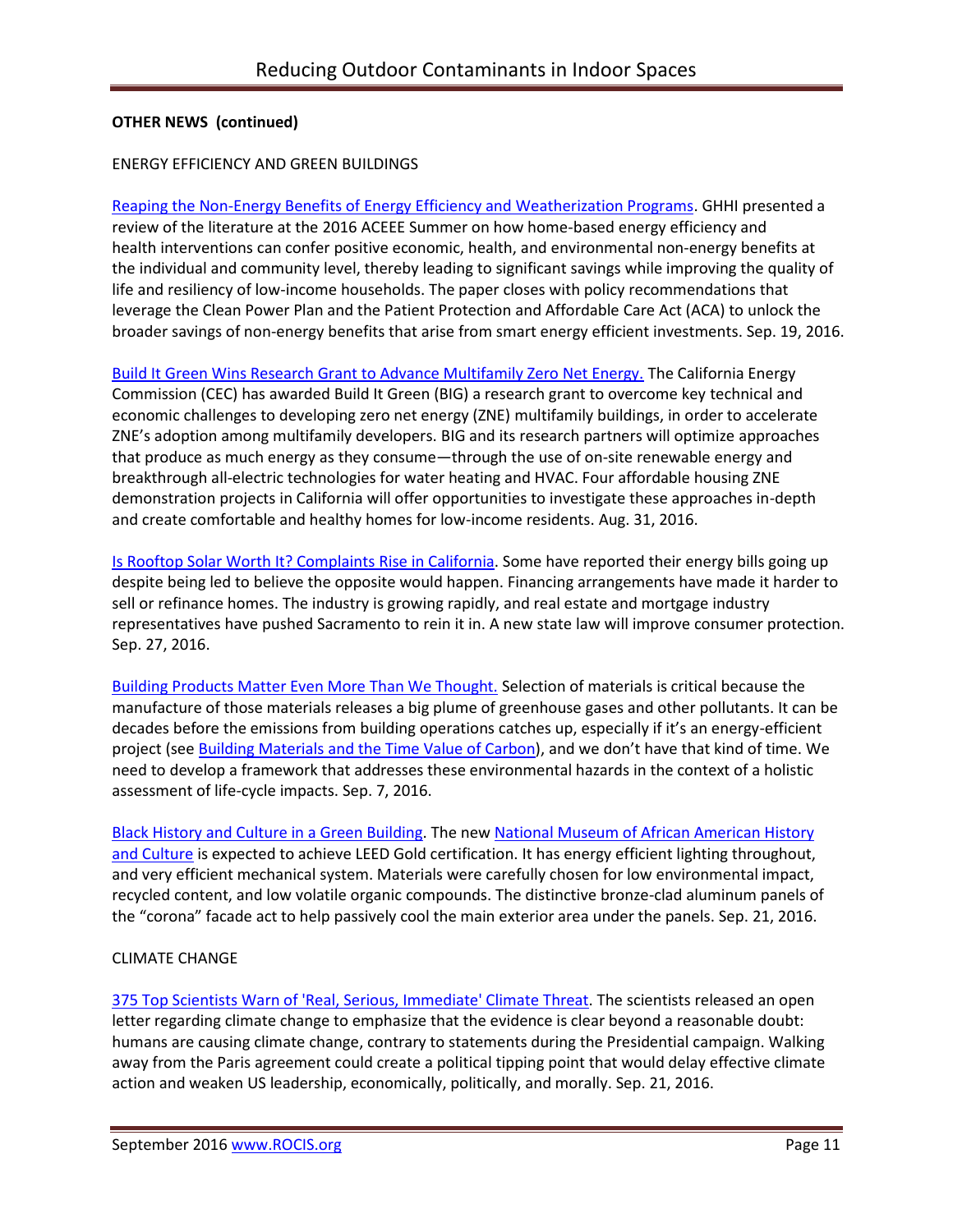# **OTHER NEWS** CLIMATE CHANGE **(continued)**

Health Risks From Wildfires in U.S. [West to Increase Under Climate](http://bell-lab.yale.edu/news/health-risks-wildfires-us-west-increase-under-climate-change) Change**.** A surge in major wildfire events in the western United States as a consequence of climate change will expose tens of millions of Americans to high levels of air pollution in the coming decades, according to a new Yale-led study conducted with collaborators from Harvard. The researchers estimated that by mid-century more than 82 million people will experience "smoke waves," or consecutive days with high air pollution related to fires, especially in northern California, western Oregon, and the Great Plains. Aug. 2016.

[Teaching Middle-Schoolers Climate Change Without Terrifying Them.](http://www.npr.org/sections/ed/2016/09/27/492860897/teaching-middle-schoolers-climate-change-without-terrifying-them) [A Recent Study](http://cmapspublic2.ihmc.us/rid=1Q1B5Y465-104J5C7-3TJP/Teachers%20%26%20CC%20Issues.full.pdf) found that half of U.S. science teachers spend less than two hours on climate change each year. A Florida teacher tries to balance the fear that comes with taking climate science seriously, and measured optimism. She draws on examples of past environmental to show what collective action can accomplish. **The students have analyzed potential solutions to climate change and instigated energy efficiency improvements at their school. The operative phrase is "do something."** Sep. 27, 2016.

10 Years I[n, Has California's Climate Law Really Lowered Emissions?](https://ww2.kqed.org/science/2016/09/26/10-years-in-has-californias-climate-law-really-lowered-emissions/) As of 2014[, total emissions](https://www.arb.ca.gov/cc/inventory/data/tables/ghg_inventory_scopingplan_2000-14.pdf) were [down](https://www.arb.ca.gov/cc/inventory/data/tables/ghg_inventory_scopingplan_2000-14.pdf) nearly 10 percent from their peak in 2004, but for a complex web of reasons. A California scientist says that the 2-year old cap and trade program"doesn't really account for a whole lot of emissions reductions." In a draft concept paper looking at different scenarios to meet 2030 goals, the California Air Resources Board determined that existing measures won't be enough to do the job. Sep. 26, 2016.

## FOSSIL FUELS

[US Appeals Court Hears Argument in Clean Power Plan Case.](http://hosted.ap.org/dynamic/stories/U/US_CLEAN_AIR_LAWSUITS?SITE=AP&SECTION=HOME&TEMPLATE=DEFAULT) Lawyers for a coalition of states and businesses reliant on fossil fuels made their case to a federal appeals court that President Obama's plan to curtail climate-warming greenhouse gases is an unlawful power grab. Sep. 27, 2016.

[U.S. Shale Gas has Global Market, But Local Problems.](http://www.commodities-now.com/news/power-and-energy/22135-us-gas-global-market-local-problems.html) The Northeast is producing huge amounts of fuel from shale formations that will require major expansion of gas pipeline system. Environmentalists have vowed to halt pipelines. Sep. 27, 2016.

[Shale Gas Surge Triggers U.S. Petrochemical Expansion.](http://www.bna.com/shale-gas-surge-b57982076968/) The upsurge in U.S. shale gas production has triggered waves of expansion projects for manufacturers of petrochemicals, plastics, and fertilizer that are expected to create thousands of long-term jobs and many new revenue sources. It also may change some trade patterns. Some 268 petrochemical and fertilizer plant projects linked to shale gas, with an estimated investment of \$170 billion, are in various stages of study or construction. Sep. 14, 2016.

[Colorado Voters Won't Get To Decide On New Fracking](https://thinkprogress.org/co-fracking-measures-wont-be-on-nov-ballot-2e9a0ef92445#.hen0f7vqh) Rules**.** Afte[r celebrating](https://thinkprogress.org/anti-fracking-measures-make-co-ballot-9fee4d9f6a6#.kj0hxbklb) a last-ditch effort earlier this month to put fracking regulations on the November ballot, Colorado environmental groups were dealt a blow on Monday when Secretary of State Wayne Williams ruled not enough of the submitted signatures were valid. Aug. 29, 2016.

[Louisiana Parish Hit by Third Oil Spill in Ten Days.](http://www.desmogblog.com/2016/08/03/louisiana-parish-hit-third-oil-spill-ten-days-pressure-grows-hold-oil-and-gas-industry-accountable-coastal-damage) An estimated 4,200 gallons of crude oil was discharged from a well owned by the Texas Petroleum Investment Company into the mouth of the Mississippi River, [according to the](http://www.uscgnews.com/go/doc/4007/2870974/) U.S. Coast Guard. The Coast Guard and other state agencies are now responding to the third oil spill in two weeks. Local parishes have filed lawsuits for damages done by oil and gas companies to the coast resulting in land loss. Aug. 3, 2016.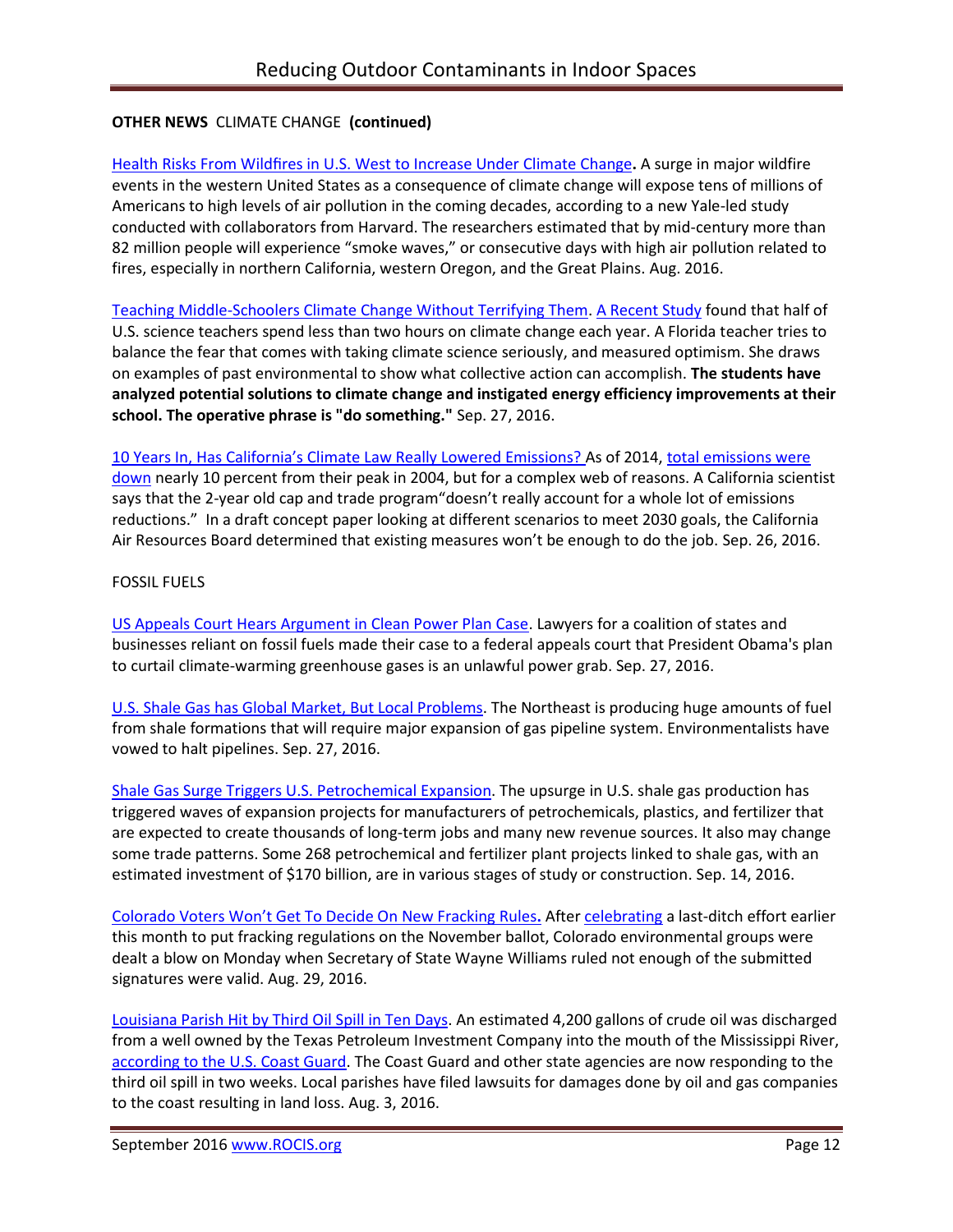## **OTHER NEWS** FOSSIL FUELS **(continued)**

[California, Cummins to Develop Natural Gas Heavy-Duty Engine.](http://www.truckinginfo.com/news/story/2016/09/calif-grants-1m-toward-alt-fuel-heavy-duty-engines.aspx) The California Energy Commission approved a \$1 million grant to develop a 12-liter natural gas engine for heavy-duty vehicles that produces near-zero nitrogen oxide tailpipe emissions. Sep. 20, 2016.

[California Today: Clearing the Air, Without Fossil Fuels.](http://www.nytimes.com/2016/09/20/us/california-today-air-pollution-fossil-fuels.html) Los Angeles, cloaked in some of the nation's dirtiest air, thinks it's time to make a clean break. Backed by the mayor, the City Council last week ordered the municipal power utility to enlist a group of experts to chart a course toward eliminating fossil fuels from its slate of energy sources. Sep. 20, 2016.

### SENSORS AND CITIZEN SCIENCE

[San Ysidro Port of Entry to Track Air Pollution With 13 Monitors.](https://timesofsandiego.com/business/2016/08/27/san-ysidro-port-of-entry-to-track-air-pollution-with-13-monitors/) The first in a network of low-cost airquality monitors to study cross-border air pollution impacts was unveiled Saturday at the nation's busiest border crossing in San Diego. More than 50,000 vehicles pass through the San Ysidro's port of entry each day, and now the border crossing will have the first of thirteen air monitors to help track changes in air quality and also to inform state efforts to identify communities that are disproportionately affected by pollution. Aug. 27, 2016.

### ENVIRONMENTAL JUSTICE

[Adverse Childhood Experiences, Social Determinants of Health: Guidance and Support for Pediatricians.](https://www.youtube.com/watch?v=DH69glOZXo8&feature=youtu.be) Block, 2015. Plenary talk at 2015 American Academy of Pediatrics Conference. Now is an important opportunity for pediatricians and others providing health care to infants and children to assess the level of adversity and toxic stress experienced by their patients. The [AAP provides](https://www.aap.org/en-us/advocacy-and-policy/aap-health-initiatives/poverty/Pages/home.aspx?nfstatus=401&nftoken=00000000-0000-0000-0000-000000000000&nfstatusdescription=ERROR%3a+No+local+token) tools for understanding and communicating the importance of a child's ecology as an important determinant of future health.

Cap-and-[Trade Program Isn't Working for Many P](http://www.sacbee.com/opinion/op-ed/soapbox/article103264447.html)oor Californians. Cap and trade has long been criticized for its inability to benefit communities most impacted by toxic air emissions. Assembly Bill 32 set out with the grand promise of tackling climate change and cleaning the air, while maintaining a booming economy. The ARB is legally bound to ensure that disadvantaged communities benefit from state climate policies, but its proposals would enshrine the current system for the next decade – another decade in which children from low-income, predominately African American and Latino communities will grow up with air that doesn't allow them to reach their full potential. Sep. 21, 2016.

EPA Launches [EJSCREEN User Impact Survey!](https://blog.epa.gov/blog/2016/09/ej-ejscreen-user-survey/) The information collected will be used to catalogue the diverse ways people are using EJSCREEN to support their analysis of environmental justice concerns in their personal and professional lives. Survey responses will also help EPA to identify opportunities to continue developing and improving this tool. Sep. 27, 2016.

[Designing Our Future: Engaging Students On How to Plan with an Environmental Justice Mindset.](https://blog.epa.gov/blog/2016/09/ej-designing-justice/) North Carolina State University's Department of Landscape Architecture is training students on how to incorporate EJ in urban planning and design. Sep. 20, 2016.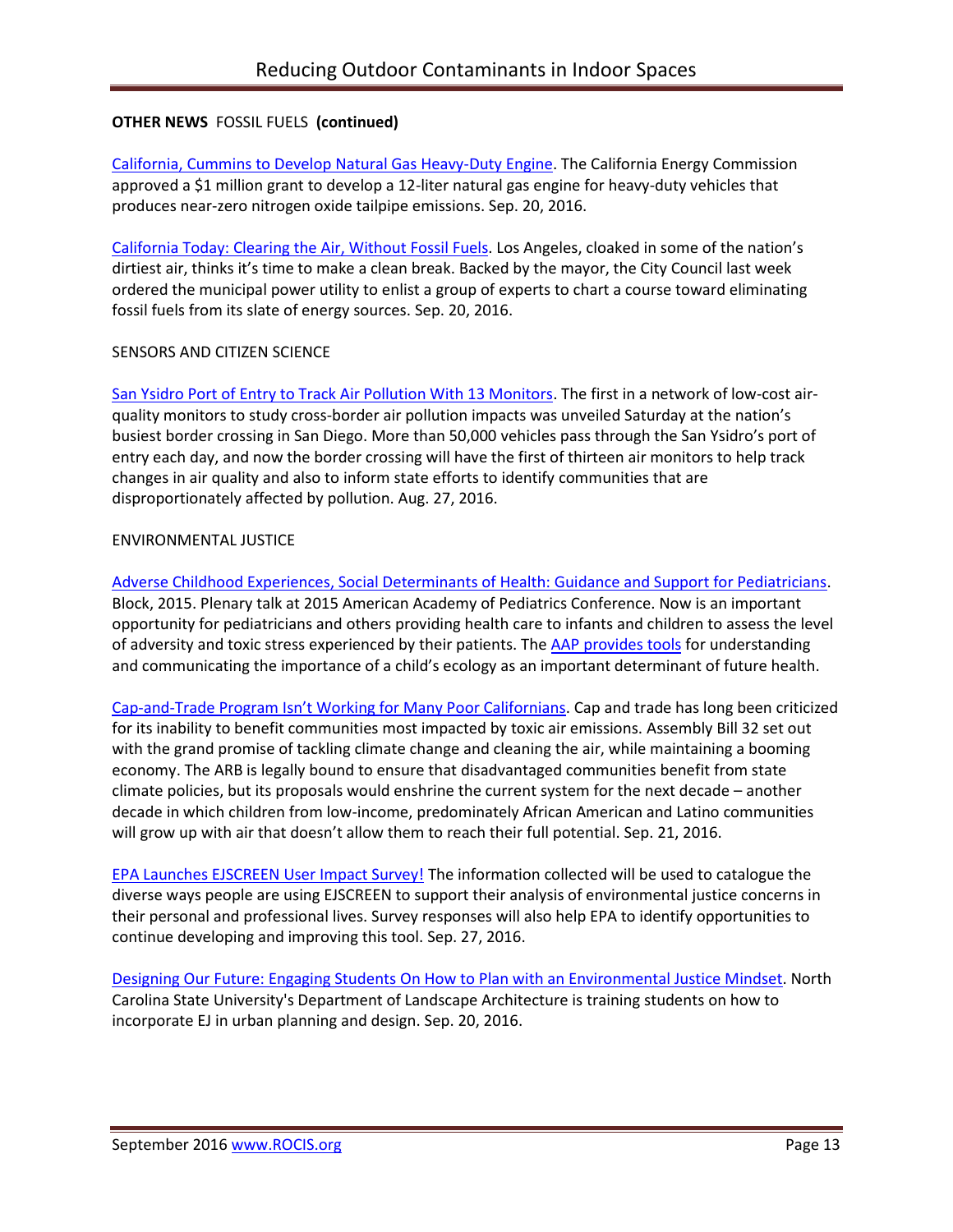### LAND USE AND TRANSPORTATION PLANNING

Cities Can Avoid 20 percent [of Premature Deaths With Better Urban and Transport Planning.](http://www.isglobal.org/en/web/guest/new/-/asset_publisher/JZ9fGljXnWpI/content/las-ciudades-podrian-posponer-el-20-de-muertes-prematuras-cada-ano-con-una-mejor-planificacion-urbana-y-del-transporte) The researchers estimated that annually almost 20 percent of natural all-cause mortality (i.e. almost 3,000 deaths) in Barcelona could be postponed each year if international recommendations for performance of **physical activity, exposure to air pollution, noise, heat, and access to green space** were complied with. Compliance was estimated to increase the average life expectancy by 360 days and result in economic savings of 9.3 billion € per year. Jun. 28, 2016.

[Barcelona and Clinton Global Initiative to Optimize the New Health-Based Urban Design](http://www.isglobal.org/en/web/guest/new/-/asset_publisher/JZ9fGljXnWpI/content/isglobal-y-bcnecologia-lanzan-un-commitment-to-action-de-la-clinton-global-initiative-para-optimizar-el-modelo-de-las-supermanzanas-bajo-criterios-de-) Model: [Superblock.](http://www.isglobal.org/en/web/guest/new/-/asset_publisher/JZ9fGljXnWpI/content/isglobal-y-bcnecologia-lanzan-un-commitment-to-action-de-la-clinton-global-initiative-para-optimizar-el-modelo-de-las-supermanzanas-bajo-criterios-de-) The Superblock concept seeks to revolutionize the way cities are designed, by putting people at the center and using health and wellbeing as the driving forces for urban design. The model shifts prioritization from motorized transport, by creating citizen spaces, improving public and active transport, and reallocating space previously used by cars for green areas and community use. The Superblock will help Barcelona to reach its Mobility Plan objectives, including the reduction of motorized trips by 21 percent and compliance with European Union environmental quality parameters for NOx and PM10 and greenhouse gases. Sep. 28, 2016.

#### **RESOURCES**

IEQ

[Health Effects of Modern Airtight Housing.](https://www.eventbrite.co.uk/e/health-effects-of-modern-airtight-housing-tickets-27066387293) Sep. 21, 2016. This symposium, the first of three networking events, presented a host of distinguished speakers from the areas of IAQ and environmental health. **It culminated with a discussion on future directions and research needs**. This network aims to bridge the gap between the professions in IAQ, health, sustainability, and the built environment fields. [More](http://www.hemacnetwork.com/)  [information](http://www.hemacnetwork.com/) on the network, planned events, and resources is available. Glasgow, UK.

[Adaptation and Resilience in the Built Environment: Informing Future Research Council Investments.](https://www.eventbrite.co.uk/e/epsrcarcc-network-adaptation-and-resilience-in-the-built-environment-tickets-26657352860) Sep. 28, 2016. London, UK. EPSRC and the ARCC network invited researchers to identify emerging challenges and priorities in built environment research in order to inform **future funding investments**. The focus was on research related to buildings (domestic and non-domestic, urban, suburban and rural) and **their interactions with occupants, the surrounding [curtilage,](https://en.wikipedia.org/wiki/Curtilage) form, supporting services, and environment.** 

[Building America Webinar: Score with Indoor Air Quality](https://attendee.gotowebinar.com/register/8300234545960981250)**.** Sep. 28, 2016 (archive). Brett Singer of LBNL presents on the development of an indoor air quality (IAQ) scoring system and the planned elements of **a national new-home study**. The study will collect baseline data on mechanical equipment relevant to IAQ and characterize IAQ in new homes in varied climates. The IAQ score will be an asset rating that considers features of the home that make it easier for the occupants to achieve good indoor air quality.

[UKIEG 2016, Health and Wellbeing Throughout the Life Course:](http://ukieg.yolasite.com/resources/2UKIEG_Flyer2016v10.pdf) the Role of Residential and Learning Environments. Jun. 2016, Coventry, UK. UKIEG 2016. This networking event included expert presentations and posters on IEQ, health, and wellbeing in residential and educational environments. Topics included thermal comfort and overheating, low impact buildings, post occupancy reviews, and case studies. [Keynote presentations](http://ukieg.yolasite.com/resources/UKIEG2016KeynotesPresentations.zip) focused on **IEQ design guides for schools** and on **healthy, affordable homes for the elderly**.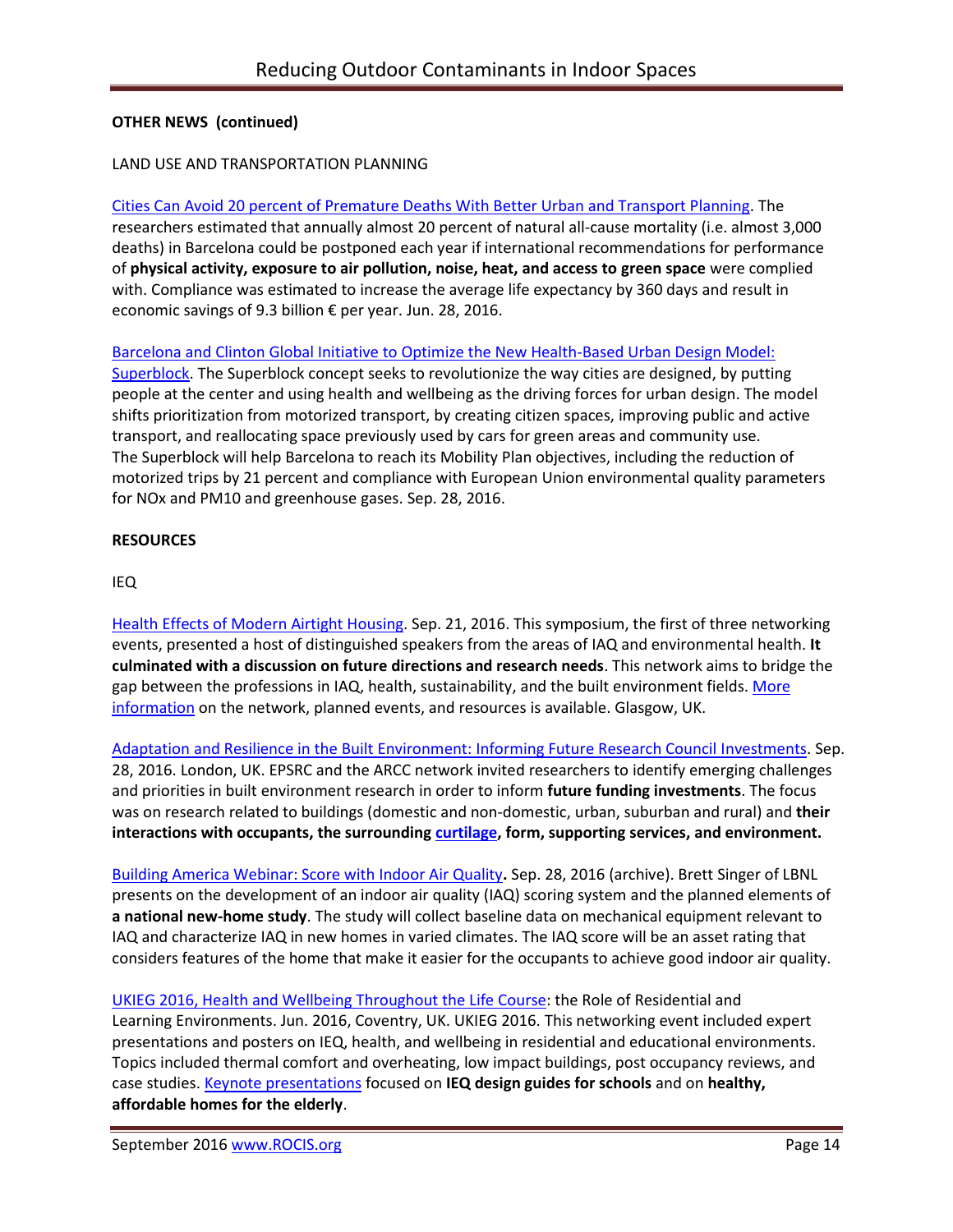#### ENVIRONMENTAL HEALTH

#### [Health Risks of Indoor Exposure to Particulate Matter:](https://www.nap.edu/catalog/23531/health-risks-of-indoor-exposure-to-particulate-matter-workshop-summary?utm_source=NAP+Newsletter&utm_campaign=ed6839d63b-Final_Book_2016_09_28_23531&utm_medium=email&utm_term=0_96101de015-ed6839d63b-102385413&goal=0_96101de015-ed6839d63b-102385413&mc_cid=ed6839d63b&mc_eid=8dfcd02788) Workshop Summary. NASEM,

2016. Understanding the major features and subtleties of indoor exposures to particles of outdoor origin can improve our understanding of the exposure–response relationship on which ambient air pollutant standards are based. The EPA's Indoor Environments Division commissioned the National Academies of Sciences, Engineering, and Medicine to hold a 2-day [workshop](http://www.nationalacademies.org/hmd/Activities/PublicHealth/Health-Risks-Indoor-Exposure-ParticulateMatter.aspx) in 2016. **Participants examined the issue of indoor exposure to PM considering both the health risks and possible intervention strategies.** This report summarizes the presentations and discussions from the workshop.

#### [Great Lakes Regional Asthma Summit: Sustainable Funding for In-Home Asthma Interventions.](http://www.asthmacommunitynetwork.org/resources/conferences/2016GreatLakesSummit?utm_content=&utm_medium=email&utm_name=&utm_source=govdelivery&utm_term=)

Jun. 8-9, 2016. Chicago, IL. This summit brought together approximately 100 key stakeholders in public health, housing, environmental protection, and healthcare financing to support and identify sustainable funding for home-based asthma interventions. A call for action was issued to prioritize next steps towards achieving sustainable financing for in-home asthma interventions.

[The Rise of the Microbiome: The Relatively Short Road From Hunch to Hype to Hope.](http://www.medscape.com/features/slideshow/rise-of-microbiome?src=WNL_infoc_160914_MSCPEDIT_TEMP2&uac=155241PY&impID=1196444&faf=1#page=1) Medscape slide show, Sep.12, 2016. The speed of discovery in revealing the hidden world in our gut has been staggering. See highlights of how we got here, why we need healthy skepticism, and where we might be going next.

[Toxic Air Pollution Particles Found in Human Brains.](https://www.theguardian.com/environment/2016/sep/05/toxic-air-pollution-particles-found-in-human-brains-links-alzheimers) Researchers examined brain tissue from 37 people in Manchester, in the UK, and Mexico, aged between 3 and 92. 'Abundant' magnetite particles were found, suggesting links to Alzheimer's disease. The rounded nanospheres of magnetite indicate that they were formed as molten droplets of material from combustion sources, such as car exhausts, industrial processes, and power stations. High concentrations of magnetite were also found near the roadside in Lancaster, and high concentrations of metals from catalytic converters were found in the brain tissues. Sep. 5, 2016.

[Online Mapping Tool TOXMAP Now Includes Native Lands.](http://toxmap.nlm.nih.gov/toxmap/news/2016/07/toxmap-adds-native-lands-layer-classroom-exercises.html) [TOXMAP,](http://bit.ly/2blWiea) an online GIS mapping tool, now includes a Native Lands map layer. It helps users explore data from the EPA's Toxics Release Inventory (TRI) and Superfund Programs. Users create nationwide, regional, or local area maps showing where TRI chemicals are released and identify the releasing facilities. Maps also can show locations of Superfund sites on the National Priorities List, listing all chemical contaminants present at these sites. Jul. 2016.

### CLIMATE CHANGE

[Slashing Emissions from Fossil Fuels Burned in Buildings.](https://www.nrdc.org/experts/merrian-borgeson/slashing-emissions-fossil-fuels-burned-buildings) NRDC, Sep. 20, 2016. The "decarbonization" of America's buildings is critical to reducing carbon emissions by at least 80 percent below 1990 levels by [2050,](http://grist.org/climate-energy/yes-the-u-s-can-reduce-emissions-80-by-2050-in-six-graphs/) especially in regions with cleaner electricity sources. Today's emissions from fossil fuels burned in buildings would represent almost 80 percent of the *entire* energy sector's 2050 "carbon budget**"**. These emissions are a roadblock to reaching our 2050 climate targets, according to long-term climate [mitigation analyses.](https://www.nrdc.org/experts/merrian-borgeson/what-might-future-look-if-we-took-climate-change-seriously) California and U.S. policymakers must act now to develop more aggressive lowcarbon building policies, because buildings and energy infrastructure are long-term investments and economic and technical issues must be addressed.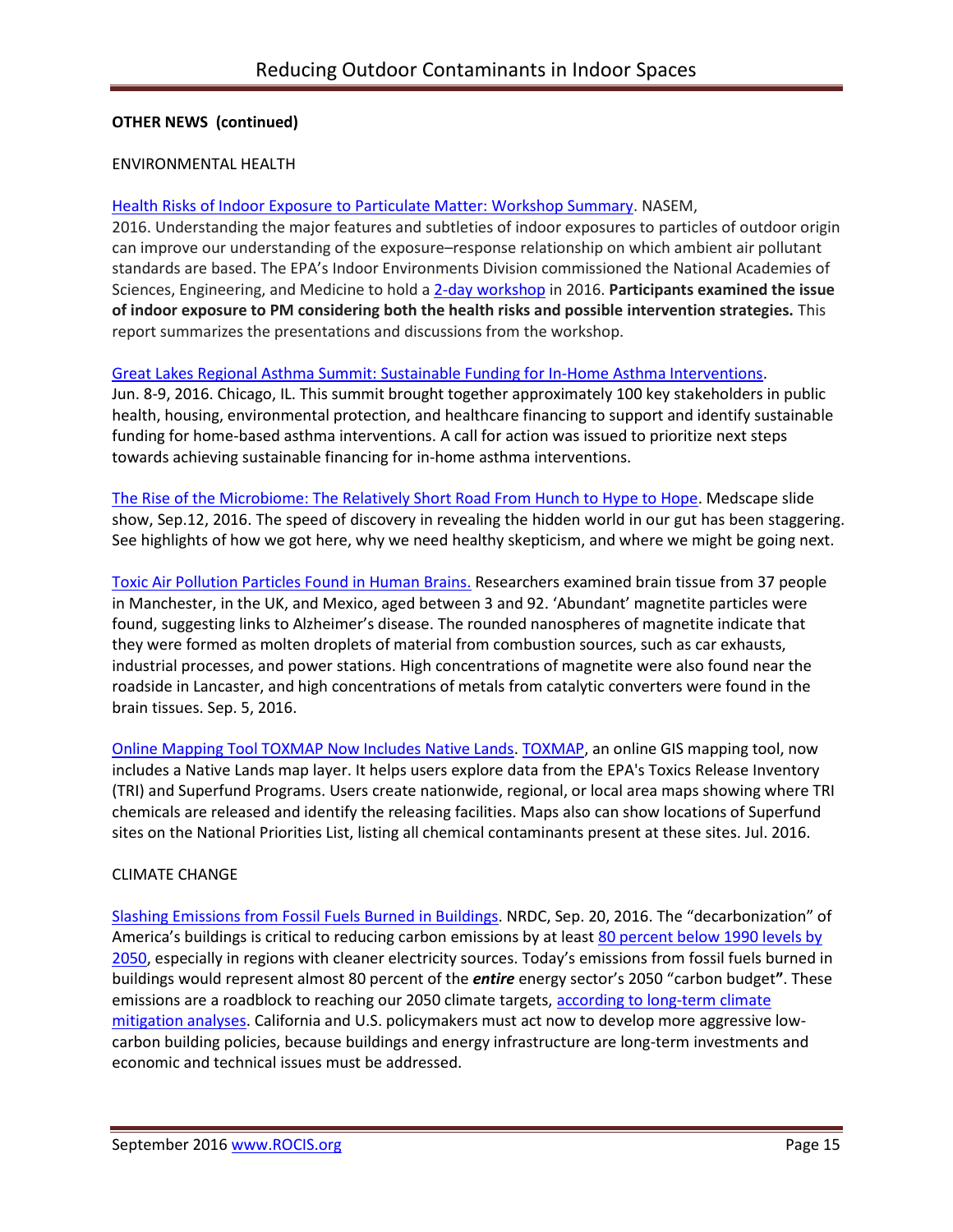#### GREEN AND HEALTHY BUILDINGS

[Toward Safe and Natural High Performance Building Enclosures.](https://recordings.join.me/9g5giAUcJ0KAyN04kqKqiA) 475 High Performance Building Supply, 2016. Webinar on how to achieve higher performance, greater sustainability, resilience, and building health **without foam insulation and with good air sealing**: practical examples and details. Related presentations include [straw bale homes in Vermont](https://foursevenfive.com/475-on-site-vapor-open-straw-bale-vermont-natural-homes/) and [foam-free, WUFI-verified, and OSB-free high](https://foursevenfive.com/middlesex-vt-foam-free-wufi-verified-and-osb-free-high-performance/)  [performance.](https://foursevenfive.com/middlesex-vt-foam-free-wufi-verified-and-osb-free-high-performance/)

#### [A Path Forward: Sustainable Financing for Asthma Education and Home Environmental Trigger](http://www.phi.org/resources/?resource=a-path-forward-sustainable-financing-for-asthma-education-and-home-environmental-trigger-remediation-in-california)

[Remediation in California.](http://www.phi.org/resources/?resource=a-path-forward-sustainable-financing-for-asthma-education-and-home-environmental-trigger-remediation-in-california) Lamb, 2015. Regional Asthma Management and Prevention (RAMP) Program. This policy brief is a call to action and leadership for the California Department of Health Care Services, Medi-Cal managed care organizations, foundations, community benefit programs, and social impact investors to seize these opportunities that will improve the lives of millions of people with asthma.

[Deep Energy Retrofit Forum,](http://iea-annex61.org/files/2016_09_WashingtonDC/Announcement.pdf) Sep. 15-16, 2016. Washington, D.C. International Energy Agency, Energy in Buildings and Communities, Annex 61; ASHRAE, NAS, GSA, and others. Topics include case studies, tools, and R&D on achieving 50 percent or more reductions in energy use in government and public buildings during major renovations. Bundling of efficiency measures, quality control, and public-private financing are also addressed. Additional publications and presentations from studies in the US and abroad are available at the [Annex 61 website.](http://iea-annex61.org/)

[EEBA Excellence in Building Conference & Expo.](http://conference.eeba.org/) Sep. 27-29, 2016. Energy & Environmental Building Alliance. Presentations from building science experts, designers, and builders that represent the cutting edge of residential and multifamily design and construction. Frisco, TX.

### ENVIRONMENTAL JUSTICE

[Highlighted Best Practices and Insights From Community Health Worker \(CHW\) Literature Review.](http://www.mechw.org/docs/resources/rfp/Best%20Practices%20Recommendations%20Lit%20Review%20for%20ME%20CHWI%202_26_2016%20FINAL.pdf) Maine Center for Disease Control and Prevention, et al., 2016. This review highlights approaches used among CHW interventions that demonstrated effectiveness in terms of improving service quality, cost-savings, and/or improving health and quality of life. Important elements for replication and the range of outcomes are only starting to emerge, e.g., culturally tailored approaches and the central importance of home visiting and other face-to-face interactions.

[A Preliminary Environmental Equity Assessment Of California's Cap](https://ww2.kqed.org/science/2016/09/26/10-years-in-has-californias-climate-law-really-lowered-emissions/)-and-Trade Program. Cushing et al., 2016. The brief assesses inequalities in the location of GHG-emitting facilities and in the amount of GHGs and PM10 emitted by facilities regulated under cap-and-trade. The neighborhoods near the topemitting facilities that increased emissions were poorer and had a higher share of people of color than neighborhoods near top-emitting facilities that decreased their emissions.

[YES: Mentoring Future Green Leaders in Detroit.](http://www.cmu.edu/cee/news/news-archive/2016/2016-yes-mentoring-future-green-leaders.html) The Youth Energy Squad (YES) director and **CMU alumnus Bryan Lewis** is making sure Detroit children are part of the sustainability conversation. The organization engages youth in community-based projects in sustainability, social justice, recycling, energy, water, food justice, and agriculture. Lewis and his team of 1[2 AmeriCorps](http://www.nationalservice.gov/programs/americorps) members work with teachers and students in more than 56 schools in the Detroit area. Sep. 6, 2016.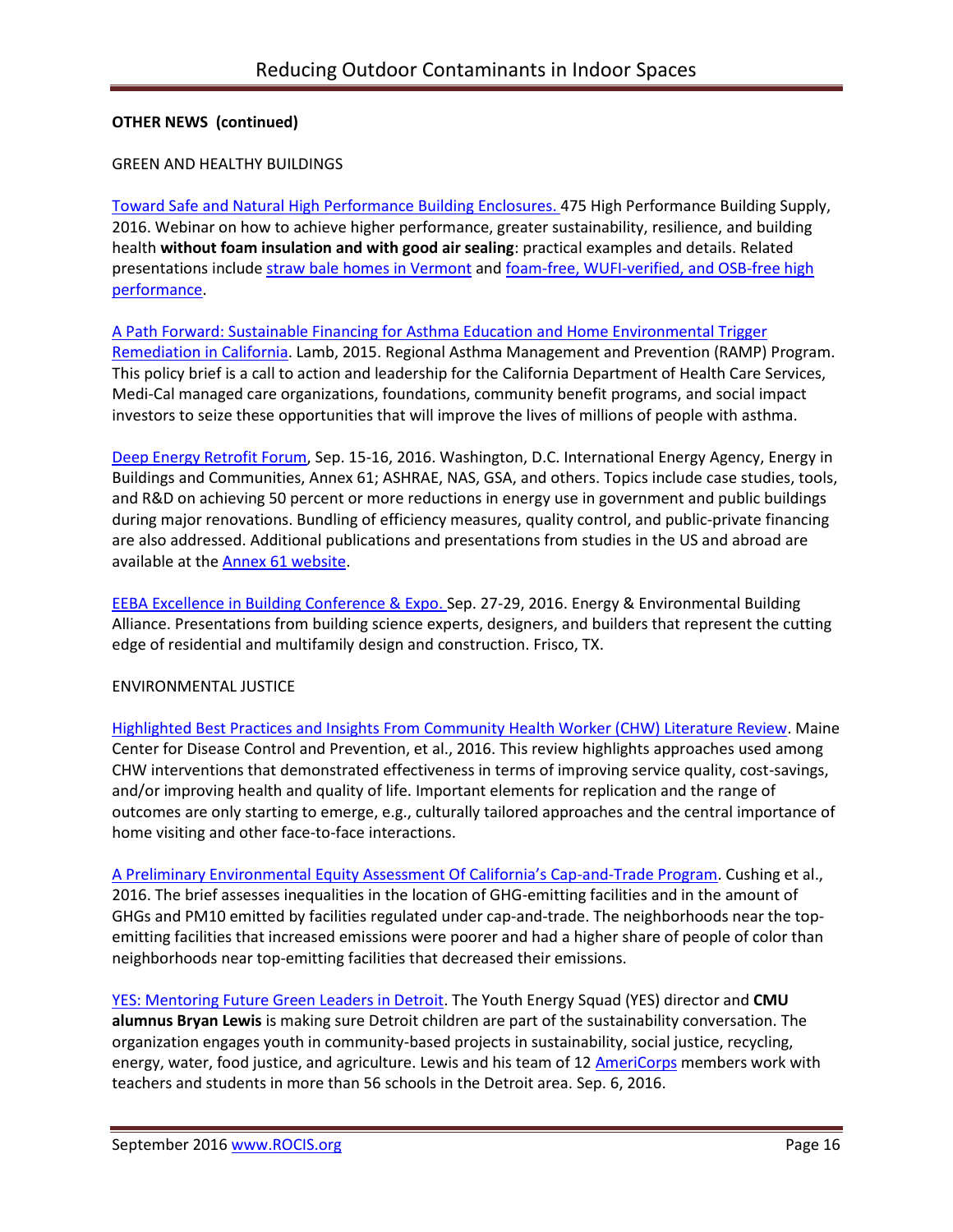# **OTHER NEWS** ENVIRONMENTAL JUSTICE **(continued)**

[Input Needed to Shape Environmental Justice Near Ports](https://blog.epa.gov/blog/2016/08/ej-otaq/). EPA's Near-Port Community Capacity Building Project has collaboratively developed three draft tools to support effective stakeholder engagement between near-port communities and port facilities. EPA is seeking all public feedback.Aug. 30, 2016.

## **SENSORS**

[The hackAIR project: Collective Awareness of Air Quality.](http://www.hackair.eu/pages/about-hackair/) This EU-funded project is developing a[n open](http://www.slideshare.net/hackAIR/hackair-open-technology-to-map-the-air-we-breathe)  [technology platform](http://www.slideshare.net/hackAIR/hackair-open-technology-to-map-the-air-we-breathe) for citizen observatories on air quality. Outdoor PM will be estimated b[y image](http://dev.hackair.eu/data-sources/#low-tech-measurement-setup)  [analysis, low cost sensor, and low-tech air filter & pump methods.](http://dev.hackair.eu/data-sources/#low-tech-measurement-setup) The hackAIR platform will be pilot tested in Norway and Germany starting in September 2017 in order to validate the service platform, [citizen engagement,](http://www.hackair.eu/wp-content/uploads/2016/05/D8.1-Communication-and-Dissemination-Strategy-2.pdf) and individual and collective awareness about air quality in Europe, thereby encouraging changes in behavior towards air quality improvements. It will operate until December 2018.

[Should We Go To the Crowd First? Lessons from Running Crowd Contests in Life Sciences: How and Why](https://videocast.nih.gov/summary.asp?live=19856&bhcp=1)  [Crowd Contests for Algorithm Development Work.](https://videocast.nih.gov/summary.asp?live=19856&bhcp=1) Sep. 30, 2016 workshop and webinar. NIH, Bethesda, MD. [Dr. Karim Lakhani](http://www.hbs.edu/faculty/Pages/profile.aspx?facId=240491) of Harvard University will discuss how crowd-driven solutions for algorithmic challenges in computational biology, image analysis, and space sciences routinely outperform internally developed solutions from elite organizations.

[The 'Human Sensor' Making Manchester's Air Pollution Visible.](https://www.theguardian.com/environment/2016/jul/28/kasia-molga-the-human-sensor-making-manchesters-air-pollution-visible) The hi-tech illuminated costumes worn by media artist Kasia Molga reveal changes in urban air pollution and bring together art and science. A pocket-sized aerosol monitor linked to a GPS watch and a tiny computer allows pollution data collected in the street to communicate with LED lights embedded in the artists' capes and masks. The data cannot yet be broadcast in real time but information collected a few hours previously is used. Jul. 28, 2016.

### LAND USE AND TRANSPORTATION PLANNING

[Livable Transit Corridors: Methods, Metrics, and Strategies](http://www.trb.org/Main/Blurbs/174953.aspx)**.** Transportation Research Board, Transit Cooperative Research Program (TCRP), 2016[. Research Report 187.](https://www.nap.edu/catalog/23630/livable-transit-corridors-methods-metrics-and-strategies) The report presents practical planning and implementation strategies to enhance livability in transit corridors. This Handbook provides a resource for planning practitioners, policy makers, and other stakeholders to measure, understand, and improve transit corridor livability.

[U.S. DOT Releases First National Transit Map. T](https://nextcity.org/daily/entry/usdot-releases-national-transit-map)h[e National Transit Map,](https://maps.bts.dot.gov/arcgis/apps/webappviewer/index.html?id=b06d206bcae840d58fb3d0af36e7ee16) an open data compilation of stops, routes, and schedules from 84 percent of the top 25 urban transit agencies, and 74 percent of the top 50. B[y identifying gaps in transit service and access,](https://nextcity.org/daily/entry/us-dot-mapping-america-public-transit-commuting) the project support's the DOT's Ladders of Opportunity initiative, to improve transportation connections to jobs. Sep. 5, 2016.

# **FUNDING OPPORTUNITIES AND JOBS**

[Help Wanted: Must Have Gumption \(GTECH seeks new CEO\).](https://gtechstrategies.org/help-wanted-must-gumption/) The Pittsburgh-based non-profit Growth Through Energy & Community Health mobilizes residents, local policy-makers, and like-minded organizations to transform vacant spaces into thriving places everyone can enjoy. GTECH is seeking to cultivate new energy and leadership for the next chapter of organizational growth. Several new projects are planned for next year. After 10 years of building the program, founder Andrew Butcher will be moving on. Sep. 13, 2016.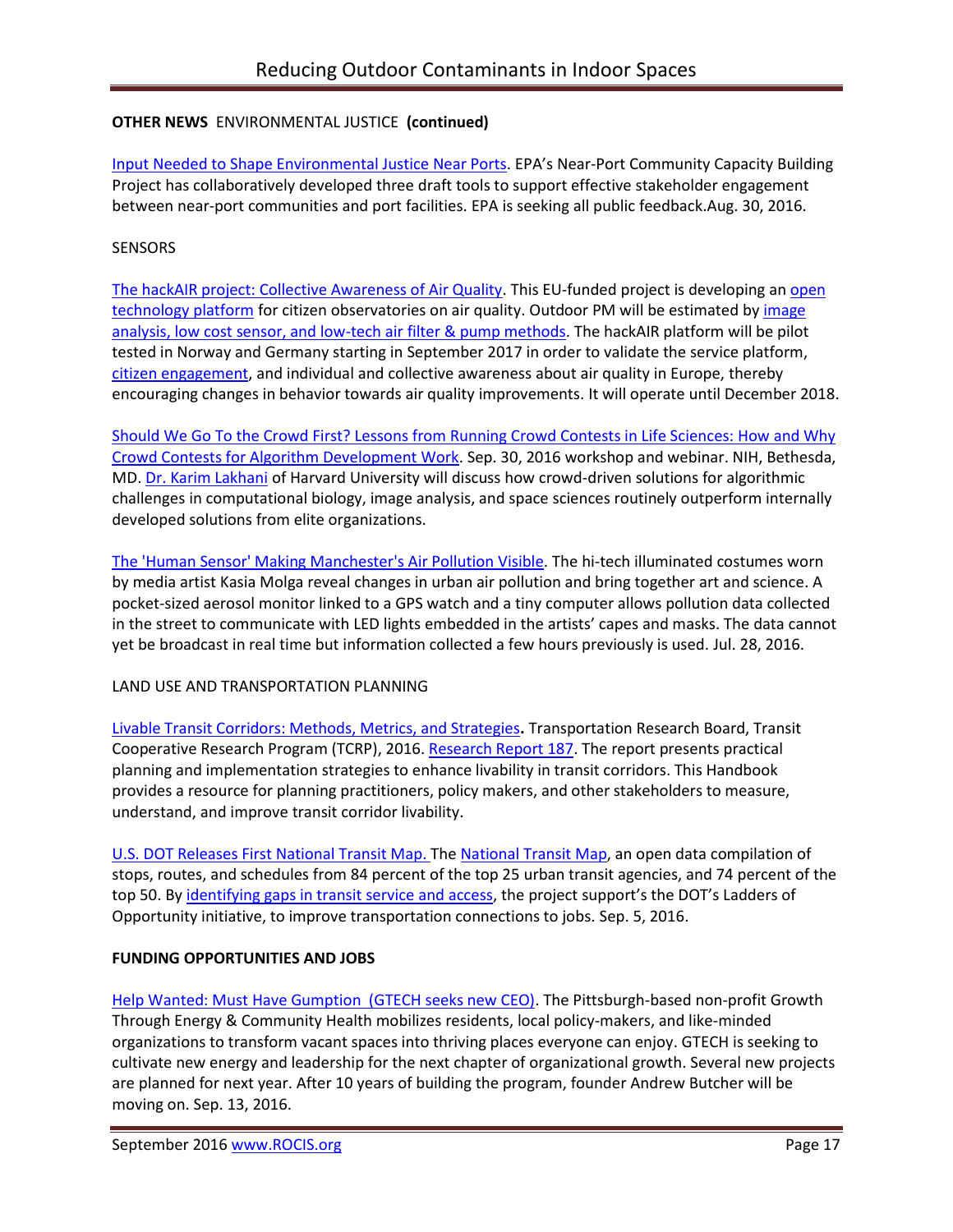## **FUNDING OPPORTUNITIES AND JOBS (continued)**

[Living Product Challenge Manager, Pittsburgh, PA.](https://living-future.org/sites/default/files/16-0829%20ILFI%20Living%20Product%20Challenge%20Manager_0.pdf?utm_source=Master%20List&utm_campaign=ef58434a69-August_23_2016_newsletter&utm_medium=email&utm_term=0_458e074771-ef58434a69-392406941) The International Living Future Institute (ILFI) seeks a talented, high energy Living Product Challenge (LPC) manager. The LPC manager will be responsible for the growth and development of the Living Product Challenge and Declare program, and linkages with the Living Building Challenge. The LPC manager will also be the key point person for launching a new Living Future "Hub" in Pittsburgh and supporting the growth of all Living Future Programs in the Mid-Atlantic and Northeast Regions. Applications open until filled.

Air [Sensor Demonstration Grants for Communities.](https://www.challenge.gov/challenge/smart-city-air-challenge/) **EPA is challenging communities across the country to collect data using hundreds of air quality sensors as part of the Smart City Air Challenge.** The agency is offering up to \$40K apiece to two communities to help them develop and implement plans for collecting and sharing data from air quality sensors. Deadline: Oct. 28, 2016.

[Environmental Exposures and Health: Exploration of Non-Traditional Settings.](http://bit.ly/2bvbBTq) Also [here.](http://bit.ly/2bUN5M1) NIEHS. Encourages interdisciplinary research aimed at promoting health, preventing and limiting symptoms and disease, and reducing health disparities across the lifespan for those living or spending time in nontraditional settings (i.e., playgrounds and nursing homes). Deadlines: Oct. 5, 2016, Oct. 16, 2016.

Research to Action: Assessing and Addressing [Community Exposures to Environmental Contaminants](http://bit.ly/2blVw0J) NIEHS. Encourages applications using community-engaged research methods to investigate the potential health risks of environmental exposures to the community and to implement an environmental public health action plan based on research findings. Deadlines: Oct. 5, 2016, Feb. 5, 2017.

[Spatial Uncertainty: Data, Modeling, and Communication.](http://bit.ly/2bDSqIM) NIEHS. Supports innovative research that identifies sources of spatial uncertainty in public health data, incorporates the inaccuracy or instability into statistical methods, and develops novel tools to visualize the nature and consequences of spatial uncertainty. Deadline: Oct. 5, 2016.

[Reducing Health Disparities Among Minority and Underserved Children.](http://bit.ly/2bMY8aD) NIEHS. Encourages research that targets the reduction of health disparities among children. Specific targeted areas of research include biobehavioral studies that incorporate multiple factors that influence child health disparities, studies that target the specific health promotion needs of children with a known health condition and/or disability, and studies that test and evaluate the comparative effectiveness of health promotion interventions conducted in traditional and non-traditional settings. Deadline: Oct. 16, 2016.

[Advancing Basic Behavioral and Social Research on Resilience:](http://bit.ly/2bUNjCR) An Integrative Science Approach. NIEHS. To elucidate mechanisms and processes of resilience within a general framework that emphasizes its dynamics and interactions across both time and scale, multiple contexts, multiple outcomes, and multiple time frames. Deadlines: Nov.1, 2016 (letter of intent); Dec. 1, 2016 (application).

### **RESEARCH AND DEMONSTRATION**

IEQ

EU Project "School of the Future"— [Refurbishment of School Buildings Toward Zero Emission with High-](http://iea-annex61.org/files/2016_ASHRAE_Winter_Conference/14.pdf)[Performance Indoor Environment.](http://iea-annex61.org/files/2016_ASHRAE_Winter_Conference/14.pdf) ASHRAE 2016 Winter Conference (preprint). Erhorn-Kluttig et al., 2016.